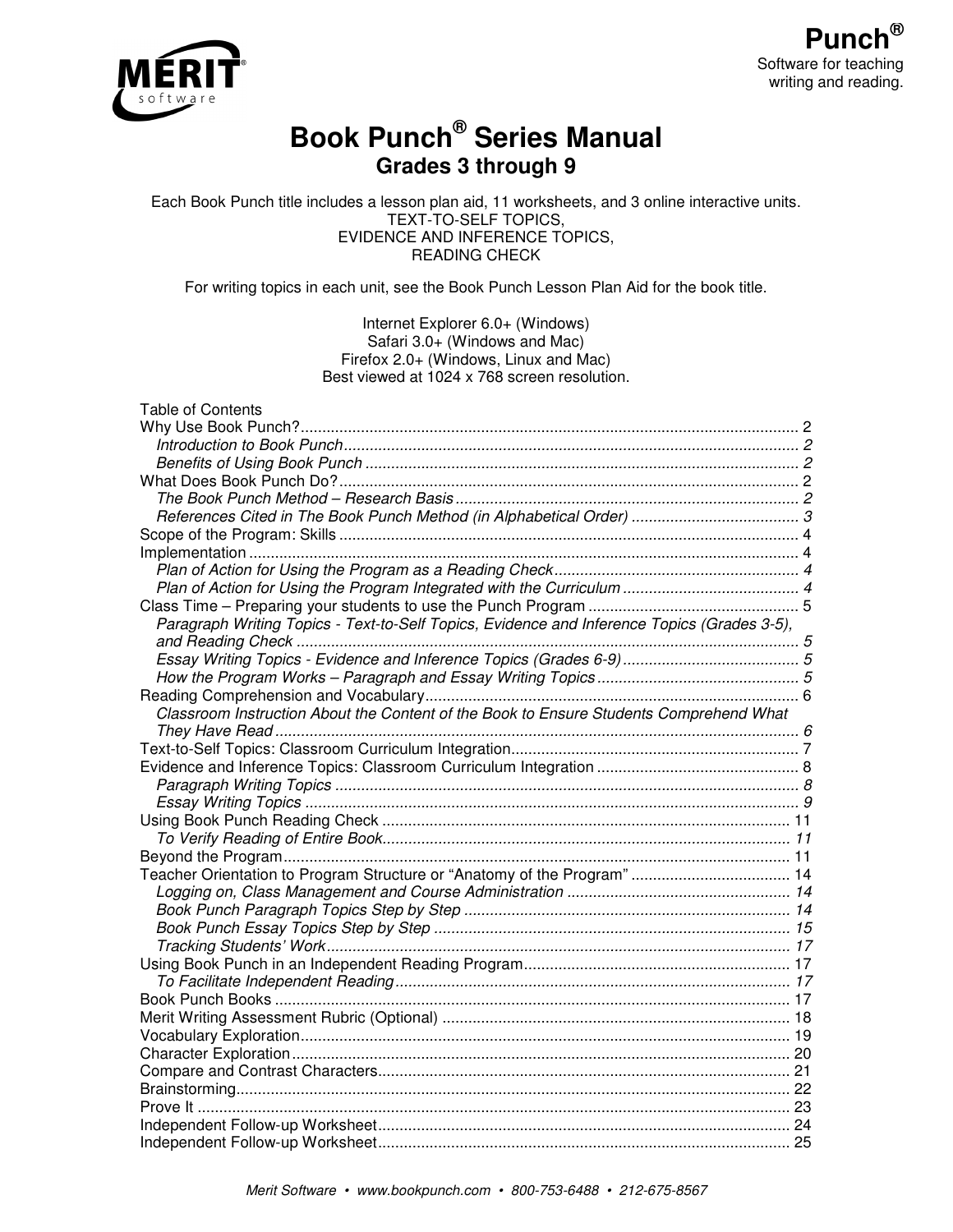# **Why Use Book Punch?**

# Introduction to Book Punch

Book Punch combines the writing and reasoning processes to strengthen students' reading skills. Having to write paragraphs and essays about their reading material encourages students to think more critically about what they have read. As a direct result, students improve their reading comprehension as well as their writing skills.

# Benefits of Using Book Punch

- 1. Effective, research-based computer-assisted instruction: embedded cognitive strategies, e.g., repetition; rehearsal of content; paraphrasing; drawing inferences; use of illustrative examples
- 2. Student control over amount and sequence of work performed and extent of review needed, leading to increased mastery and improved attitude towards learning
- 3. Improvement of writing and literacy skills
	- a. Recognition of points of difficulty and confusion
	- b. Advancement at student's own pace
	- c. Scaffolding and enhancing comprehension
- 4. Generalization of skills to other contexts and situations, i.e., transferring these skills to other academic areas
- 5. Appropriate for students of all skill levels
	- a. Effectiveness seen notably in low-achieving students
	- b. Improvement in proficiency among students in middle quartiles
	- c. Enrichment for students in upper quartile
- 6. Detailed class management via Merit Online Learning management tools
	- a. Teacher can track and check students' progress
	- b. Teacher can track and intervene at points of difficulty
	- c. Teacher can track and check students' independent reading
	- d. Student records may be exported into spread-sheets

# **What Does Book Punch Do?**

# The Book Punch Method – Research Basis

- 1. Engages cognitive thinking and metacognitive strategies step by step (Bloom and Krathwohl, 1956)
- 2. Supports constructivist learning by providing students with choices; decisions; multiplecompletion paths for writing tasks (Shepard, 2000)
- 3. Strengthens students' abilities to increase learning from text: text-to-self, text-to-world and text-to-text (Keene and Zimmerman, 1997)
- 4. Encourages students to approach literature from several perspectives. Asking stance questions will help readers' construct and extend meaning. (Langer, 1995)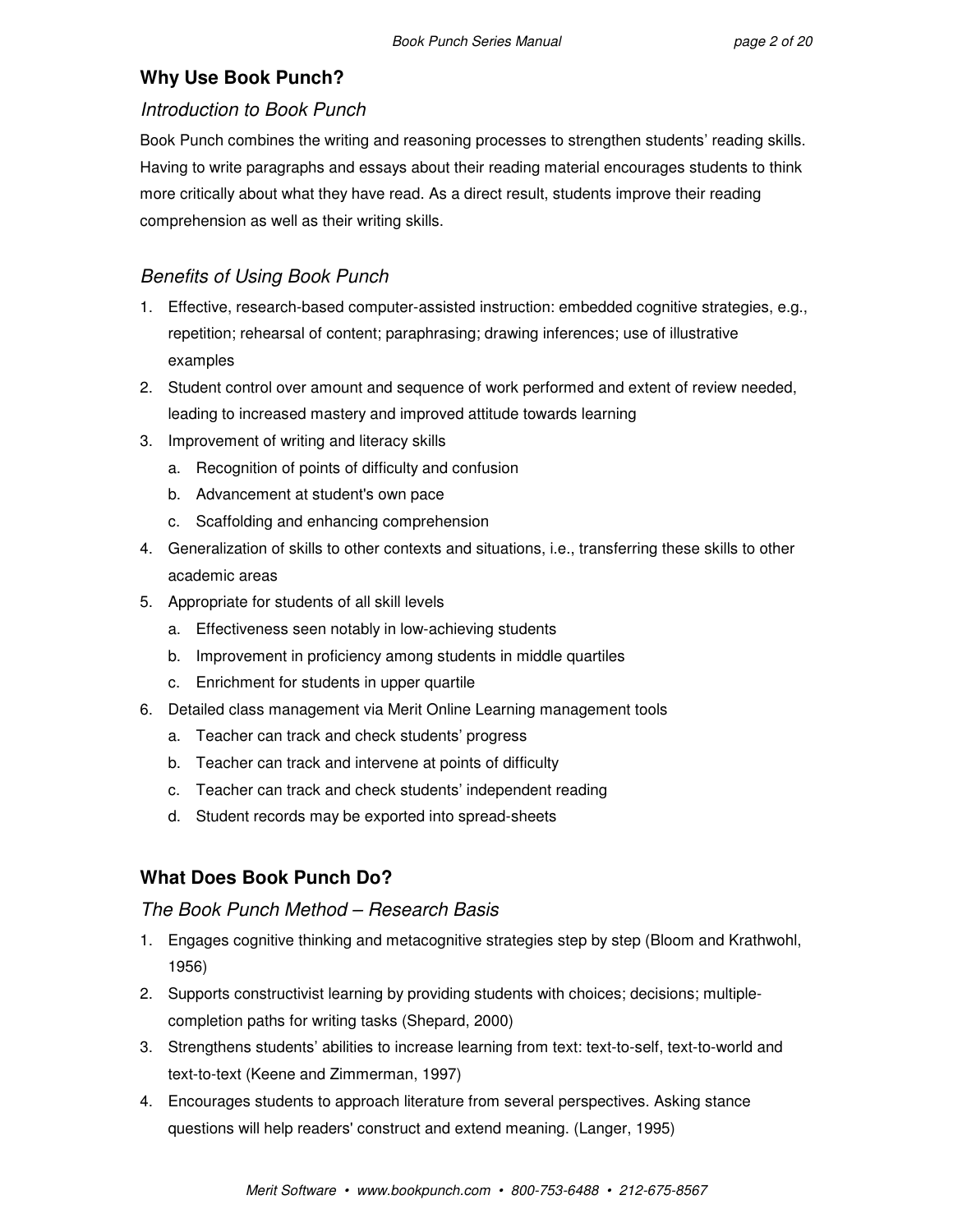- 5. Connects the processes of reading and writing; students extend the meaning of the text by writing about it. (Fountas and Pinnell, 2001).
- 6. Uses techniques in Merit reading and writing programs that improve the comprehension of students struggling with language arts skills and produces gains across the curriculum (O'Byrne, Securro, Jones, and Cadle, 2006).
- 7. Provides a way for a wide range of students to get personal feedback when learning the writing process (Matsumura, Patthey-Chavez, Valdes, and Garnier, 2004).
- 8. Explicitly teaches steps necessary for planning, revising, and/or editing text; increases students' independent writing skills. (Graham, 2006).
- 9. Differentiates instruction by lexile level for students of mixed levels of ability (Tomlinson, 1999)
- 10. Facilitates vocabulary development by having students engage words and create meaning (Beck and McKeown, 1991)

# References Cited in The Book Punch Method (in Alphabetical Order)

Beck, I., and McKeown, M., Conditions of vocabulary acquisition, Handbook of Reading Research, 1991.

Bloom, B.S., and Krathwohl, D.R., Taxonomy of Educational Objectives: The Classification of Educational Goals, by a committee of college and university examiners, Longmans, Green, 1956.

Fountas, I., and Pinnell, G., Guiding Readers and Writers: Teaching Comprehension, Genre, and Content Literacy, Heinemann, 2001.

Graham, S., Strategy Instruction and the Teaching of Writing: A Meta-Analysis, Handbook of Writing Research, 2006.

Keene, E.O., and Zimmermann, S., Mosaic of Thought: Teaching Comprehension in a Reader's Workshop, Heinemann, 1997.

Langer, J., Envisioning Literature: Literary Understanding and Literature Instruction, Teachers College Press, 1995.

Matsumura, L.C., Patthey-Chavez, C.G., Valdes, R., and Garnier, H., Teacher Feedback, Writing Assignment Quality, and Third-Grade Students' Revision in Lower- and Higher-Achieving Urban Schools, The Elementary School Journal, 2002.

O'Byrne, B., Securro, S., Jones, J., Cadle, B., Making the cut: the impact of an integrated learning system on low-achieving middle school students, Journal of Computer-Assisted Learning, 2006.

Shepard, L.A., The Role of Assessment in a Learning Culture, Educational Researcher, 2000.

Tomlinson, C., The Differentiated Classroom, Responding to the Needs of All Learners, American Society for Curriculum Development, 1999.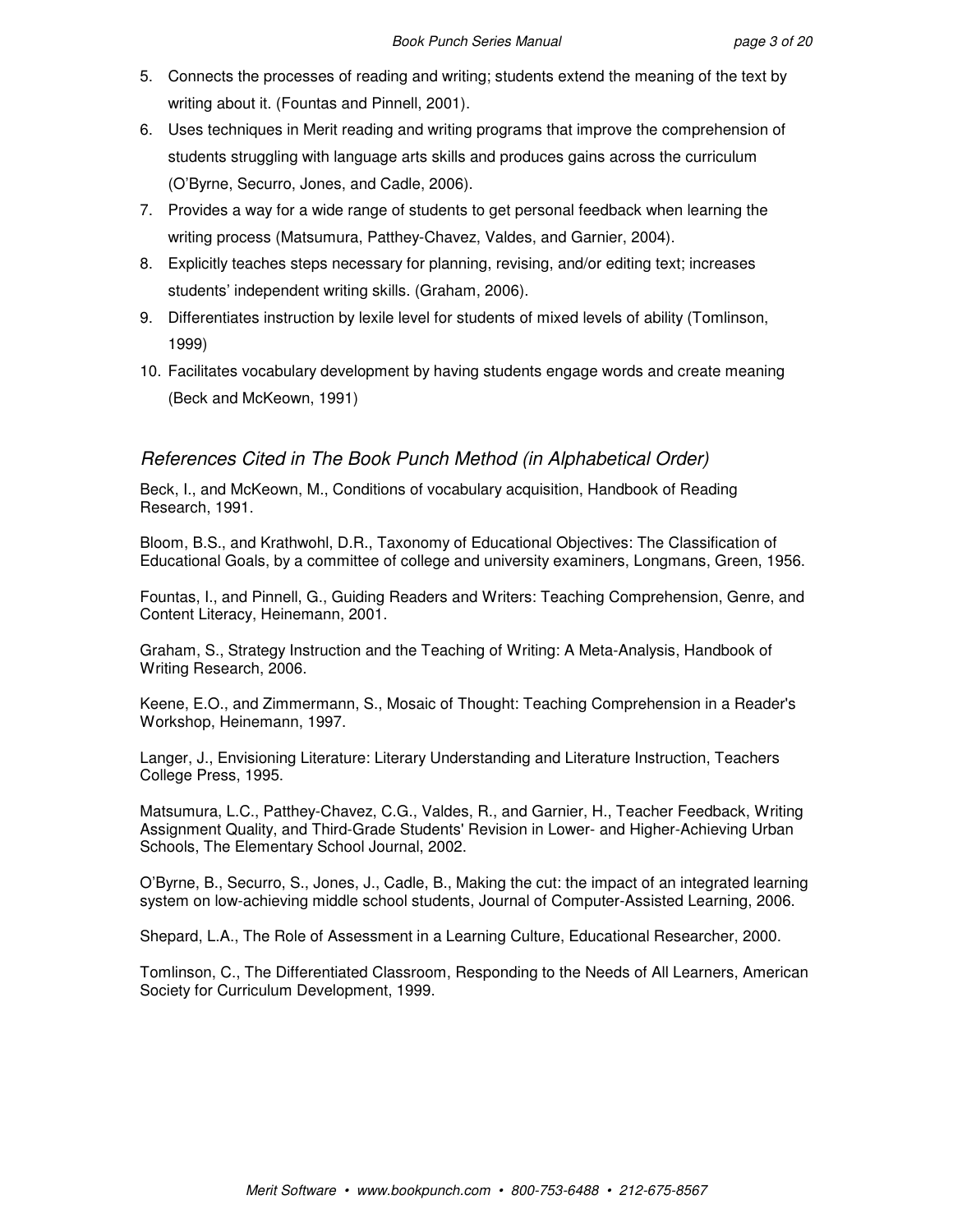# **Scope of the Program: Skills**

- 1. Contains 3 units:
	- a. Text-to-Self Topics 3 paragraph topics
	- b. Evidence and Inference Topics 3 paragraph topics (Grades 3-5), 2 essay topics (Grades 6-9)
	- c. Reading Check 1 paragraph topic
- 2. Each unit focuses on a different aspect of reading comprehension
- 3. Provides writing prompts (topics) and writing questions
- 4. Guides students step by step through paragraph or essay development
- 5. Focuses on a different kind of writing for each unit
- 6. Provides a computer-assisted approach to teaching writing through brainstorming, organizing, expanding ideas and revising

# **Implementation**

## Plan of Action for Using the Program as a Reading Check

- 1. Have students read the book.
- 2. Have students do Reading Check in one 15-20 minute session.
- 3. Track scores.

# Plan of Action for Using the Program Integrated with the Curriculum

- 1. Suggested allocation of time for using the program
	- a. 2 sessions per week
	- b. 35-40 minutes per session
	- c. 2-3 sessions to complete each writing topic
		- i) 6 paragraph writing topics (Grades 3-5)
		- ii) 3 paragraph writing topics and 2 essay writing topics (Grades 6-9)
- 2. Suggested sequence for using the program
	- a. Text-to-Self Topics—making self connections to text
	- b. Evidence and Inference Topics—improving comprehension and critical thinking
- 3. Suggested overview of student sessions
	- a. **First session:** Choosing a topic, brainstorming, pre-writing, writing and organizing
	- b. **Second and third sessions:** Revising, editing, proofreading and publishing
- 4. Tracking students' work
	- a. checking progress using reports and the online portfolio
	- b. intervening with individual students or the whole class as suggested by work in progress
	- c. using completed work to assess both individual and overall class progress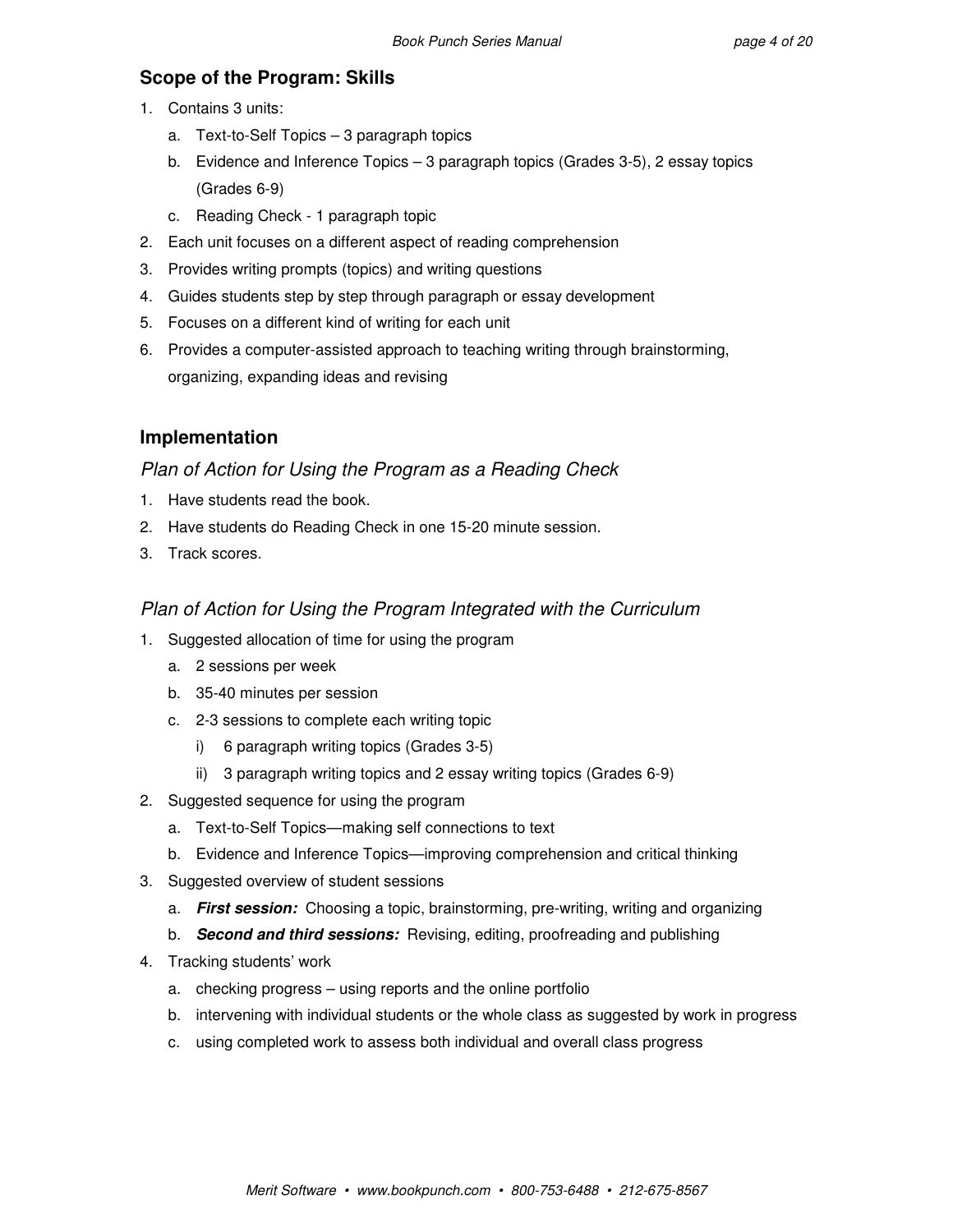# **Class Time – Preparing your students to use the Punch Program**

Paragraph Writing Topics - Text-to-Self Topics, Evidence and Inference Topics

(Grades 3-5), and Reading Check

- 1. Skills students need in order to use the program for paragraph writing topics
	- a. write basic sentences
	- b. read and follow directions
	- c. use a computer, type and use a mouse
- 2. Classroom instruction on writing a paragraph using the Punch process
	- a. pre-writing brainstorming (spelling not important in this step)
	- b. topic sentence
	- c. body
	- d. organizing
	- e. concluding sentence
	- f. revising
	- g. proofreading (spellchecker will be available in this step)
	- h. publishing

# Essay Writing Topics - Evidence and Inference Topics (Grades 6-9)

- 3. Skills students need in order to use the program for essay writing topics
	- a. write basic sentences
	- b. write basic paragraph
	- c. read and follow directions
	- d. use a computer, type and use a mouse
- 4. Classroom instruction on writing an essay using the Book Punch process
	- a. pre-writing brainstorming (spelling not important in this step)
	- b. thesis
	- c. more pre-writing organize ideas to match thesis
	- d. writing--body write sentences
	- e. organizing organize sentences and paragraphs to match thesis
	- f. more writing--body focus on paragraph development
	- g. introduction paragraph
	- h. conclusion paragraph
	- i. revising
	- j. proofreading (spellchecker will be available in this step)
	- k. publishing

## How the Program Works – Paragraph and Essay Writing Topics

- 5. Classroom instruction on the use of the software program how the program works
	- a. "My Progress" (shows how far along the student is in the program)
	- b. choosing a topic; 5 or 6 writing prompts (topics) from which students choose
	- c. questions to guide the student through each step in the writing process (600 helpful questions and 600 helpful tips per book)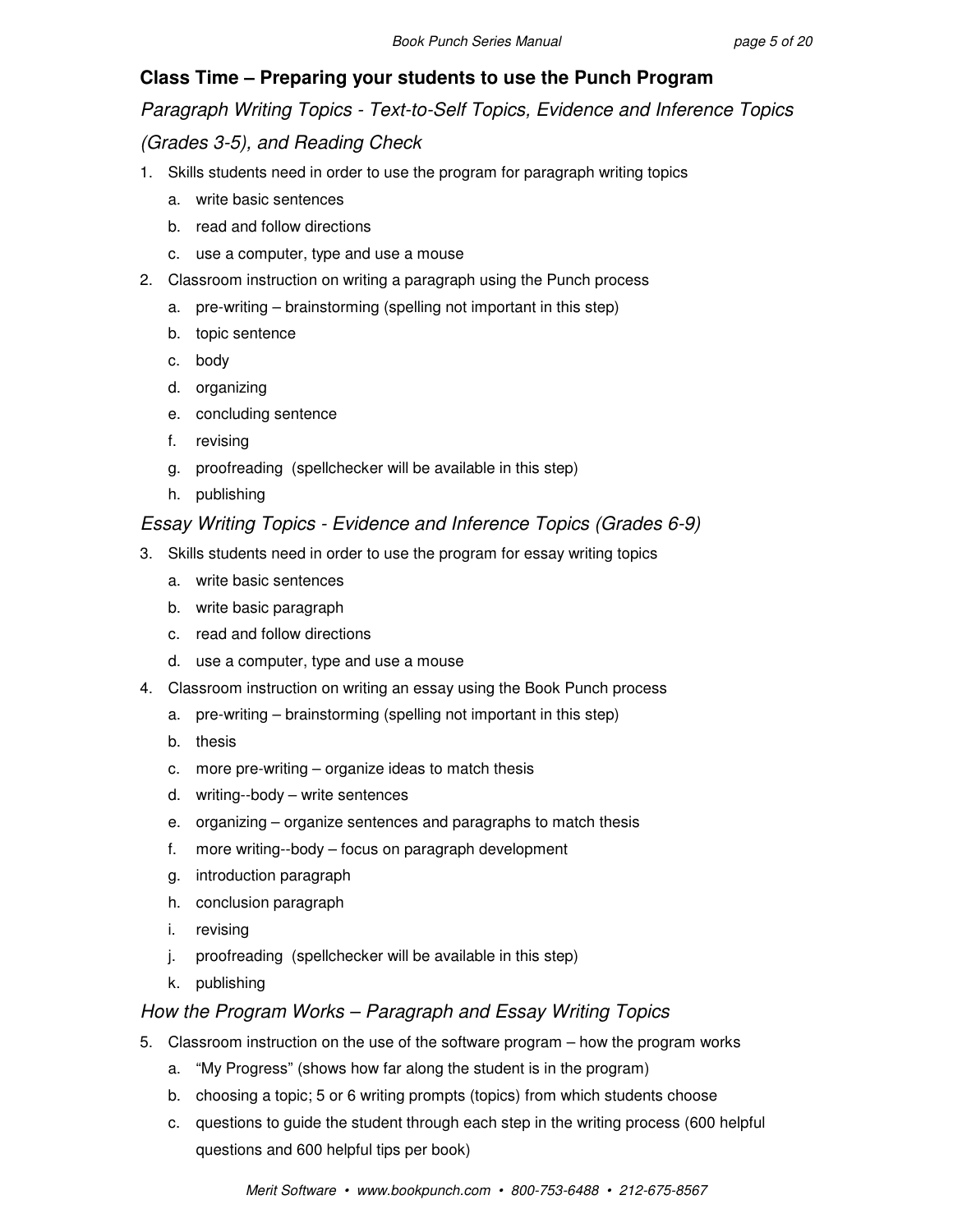- d. input boxes (places for the student to enter his own words, phrases or sentences)
- e. tips
	- i) tips for Reading Check and Evidence and Inference (paragraph writing)Topics (helpful for the student who is not sure of the directions)
	- ii) tips for Text-to-Self Topics and Evidence and Inference (essay writing) Topics (helpful for the student who wants suggestions about what to enter in input boxes)
- f. notepads pre-writing, writing, paragraph (places where student inputs are recorded)
- g. modeled writing examples provided
	- i) paragraph writing topics
		- (1) topic sentence
		- (2) concluding sentence
	- ii) essay writing topics
		- (1) thesis statement
		- (2) introduction paragraph
		- (3) conclusion paragraph
- h. revising tools (how to change, add, remove, and move text)

# **Reading Comprehension and Vocabulary**

# Classroom Instruction About the Content of the Book to Ensure Students Comprehend What They Have Read

- 1 Vocabulary (See Lesson Plan Aid for each title for vocabulary exploration specific to the title. See the Vocabulary Exploration Worksheet included at the end of this manual.)
	- a. Students need to comprehend the book's language to be able to discuss its themes.
	- b. Select vocabulary words from the book that represent the most important themes.
	- c. As a class, have students list ideas they associate with these words.
	- d. Using these ideas, develop working definitions.
	- e. Have students write about how their own experiences relate to these words or concepts.
	- f. Review vocabulary that is particular to the book.
- 2. Character Exploration (See Lesson Plan Aid for each title for suggested character exploration prompts.)
	- a. You may want to have students select their favorite character or the one they find most interesting.
	- b. Instruct students to list words and phrases that describe the character, including personality and appearance, on the Character Exploration Handout included at the end of this Book Punch Series Manual.
- 3. Group Work and Discussion Pre-writing (See Lesson Plan Aid for each title for a suggested discussion topic.)
	- a. Before students begin working on a paragraph or an essay with a Book Punch program topic, you may want to lead the entire class in a pre-writing brainstorming session on a similar topic.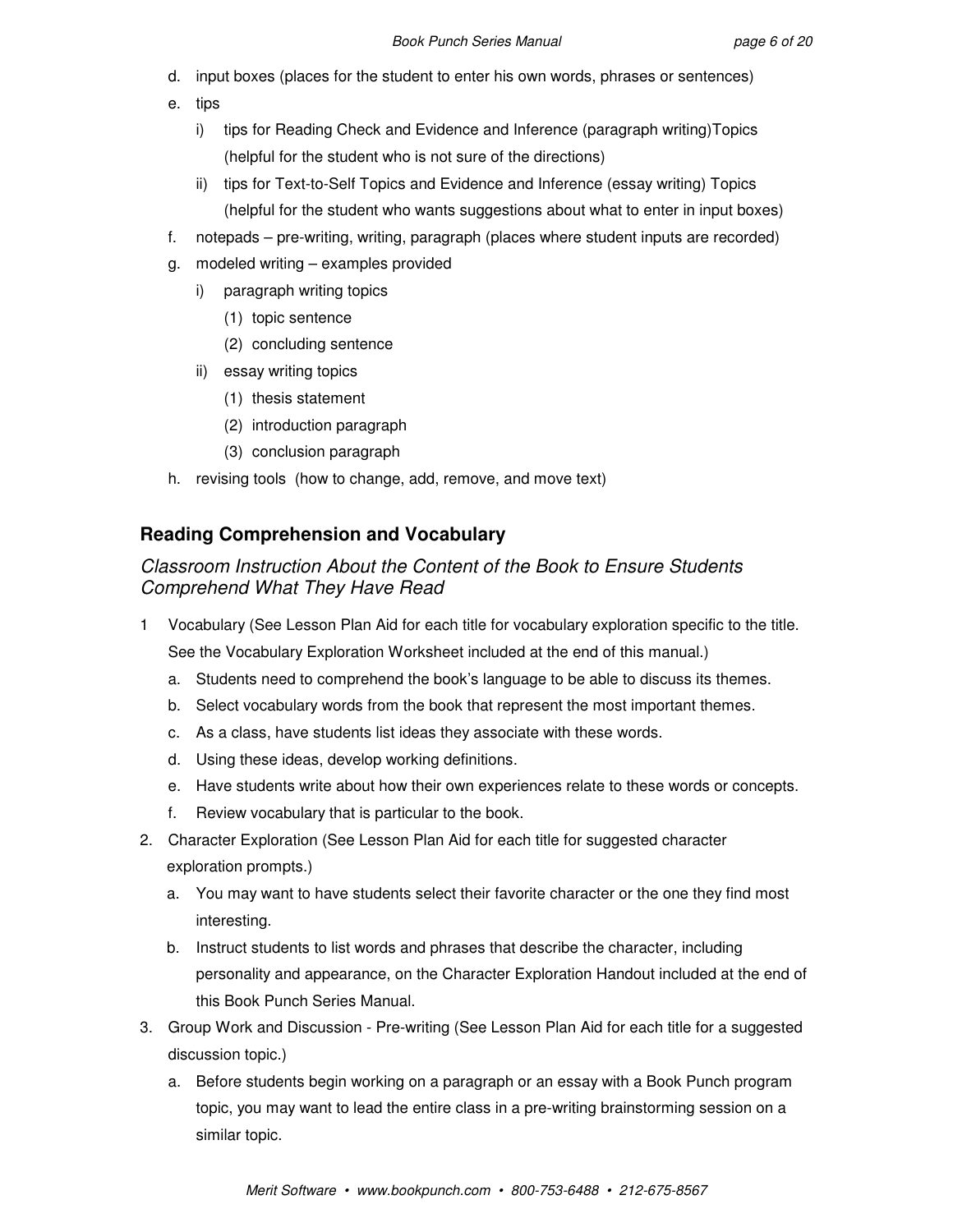- b. Have students work in groups using the Brainstorming handout included at the end of this Book Punch Series Manual.
- c. This will help students to practice formulating their ideas before they start their individual writing. They will learn from each other's ideas.
- d. It will also allow students to explore the most important themes from the book before focusing on the Book Punch topic they choose.

# **Text-to-Self Topics: Classroom Curriculum Integration**

- 1. Preparation: classroom instruction on writing a good paragraph via modeling
	- a. webbing, outlining
	- b. topic sentence
	- c. body
	- d. concluding sentence
- 2. While using the program: Text-to-Self Topics related to literature
	- a. After reading the book's relevant chapters, students use the software to write a paragraph.
	- b. Software provides the opportunity for students to select a Text-to-Self Topic, ensuring a vested interest in their writing assignment.
	- c. Software provides the opportunity for students to make connections between classroom literature and personal experiences, utilizing the text-to-self application.
- 3. While using the program: practice and solidify skills via classroom review
	- a. topic and concluding sentences
	- b. body
	- c. revision
	- d. vocabulary
	- e. connectives (transitional words)
	- f. editing proper punctuation/usage/capitalization
- 4. While using the program: classroom follow-up
	- a. Sharing in small groups or with whole class
		- i) editing
		- ii) revision–small group or class suggestions may encourage students to go back to program to use revising tools
		- iii) modeling
			- (1) small group
			- (2) whole class
	- b. Mini-lessons for small groups or whole class
		- i) grammar/usage
		- ii) sentence structure
		- iii) spelling
		- iv) vocabulary/language
		- v) revision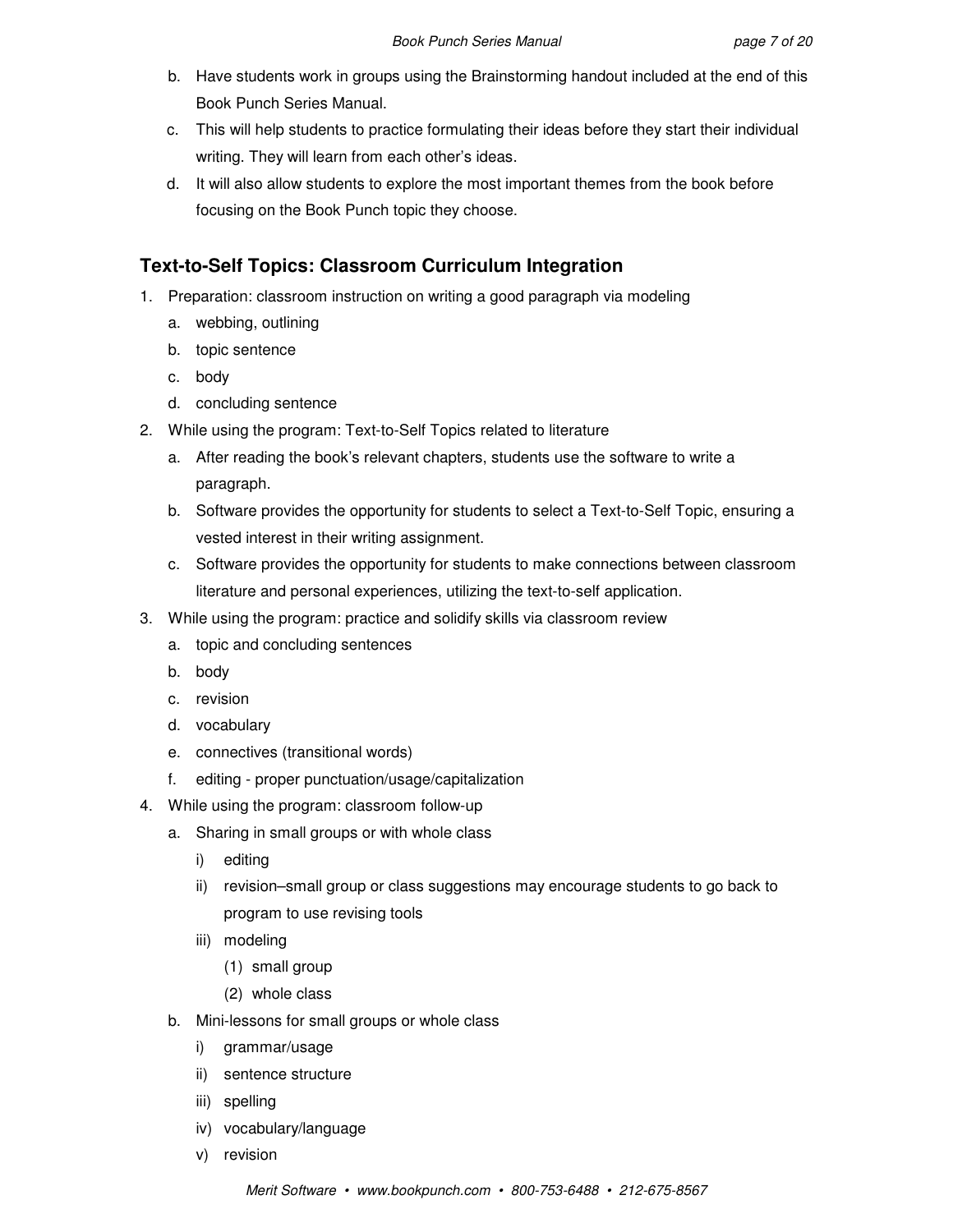- vi) topic/concluding/supporting sentences
- c. Publishing
	- i) Use completed paragraphs to create individual writing portfolios.
	- ii) Share portfolios with other students.

# **Evidence and Inference Topics: Classroom Curriculum Integration**

### Paragraph Writing Topics

- 1. Preparation: classroom instruction on writing via modeling
	- a. fact vs. opinion
	- b. supporting statements
	- c. inferences from text
	- d. related ideas
	- e. use of present tense
	- f. general review of paragraph writing
- 2. Preparation: classroom instruction on using the software
	- a. similarities to Text-to-Self Topics software: familiar features, i.e., progress bar, tips, notepads, topic and concluding sentence examples, revising tools
	- b. differences from Text-to-Self Topics software: new kinds of evidence and inference prompts
- 3. While using the program: practice and solidify skills via modeling and review
	- a. topic sentence
	- b. supporting sentences
	- c. concluding sentence
	- d. citing text
	- e. using factual information as a basis for drawing conclusions
	- f. fact vs. opinion
	- g. developing grammar and usage skills
- 4. While using the program: classroom follow up
	- a. Sharing in small groups or with whole class
		- i) editing
		- ii) revision–suggestions from peers may encourage students to go back to the program to use revising tools
		- iii) modeling
			- (1) small group
			- (2) whole class
	- b. Mini-lessons for small groups or whole class
		- i) grammar/usage
		- ii) sentence structure
		- iii) spelling
		- iv) vocabulary/language
		- v) revision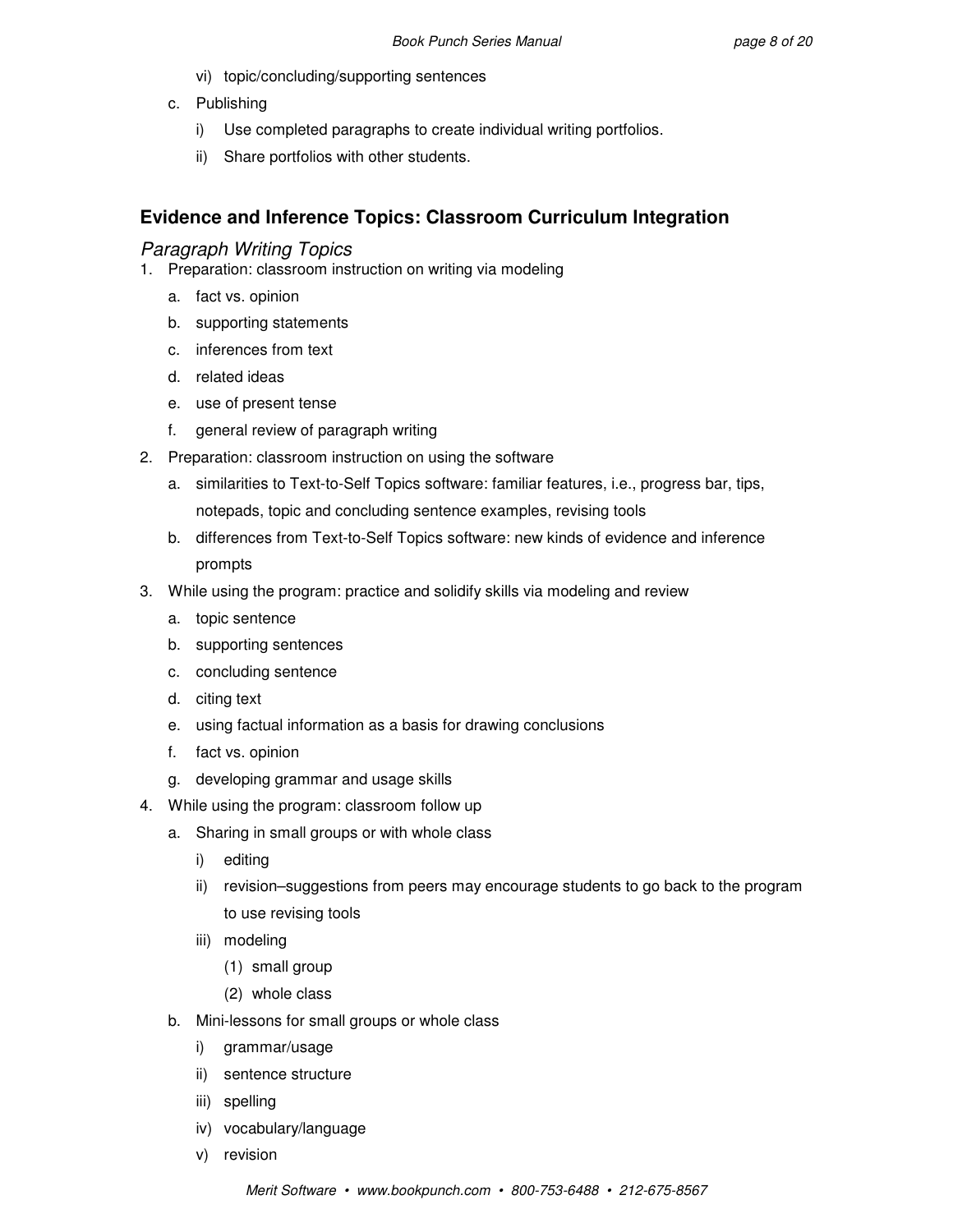- vi) topic/supporting/concluding sentences
- c. Discussions for small groups or whole class
	- i) interpreting factual information
	- ii) defending conclusions orally
- 5. Publishing
	- a. Use completed writing topics to build individual writing portfolios.
	- b. Share portfolios with other students.
- 6. Follow-up after each writing topic: evaluation and assistance
	- a. Have students review pre-writing questions when they have finished their Evidence and Inference Topic paragraphs.
	- b. Determine with students whether their paragraphs provide answers to the pre-writing questions.
	- c. Have your students determine whether their paragraphs present ideas from the book that were not explicitly stated.
	- d. Have your students see if their paragraphs provide details (evidence) for the ideas they have found in (inferred from) the book.

## Essay Writing Topics

- 7. Preparation: classroom instruction on writing via modeling
	- a. fact vs. opinion
	- b. supporting statements
	- c. inferences from text
	- d. evidence from the text to support opinion
	- e. quotations from text
	- f. use of present tense
	- g. general review of essay writing
- 8. Preparation: classroom instruction on using the software
	- a. similarities to Text-to-Self paragraph writing topics: familiar features, i.e., progress bar, tips, notepads, revising tools
	- b. differences from Text-to-Self Topics software: new kinds of evidence and inference prompts, organizing terms
- 9. While using the program: practice and solidify skills via modeling and review
	- a. thesis statement
	- b. relationship between thesis statement and organizing terms and body paragraphs
	- c. body paragraph development
		- i) topic sentence
		- ii) supporting sentences
		- iii) concluding sentence
	- d. Introduction and conclusion paragraphs
	- e. citing text
	- f. using factual information as a basis for drawing conclusions
	- g. fact vs. opinion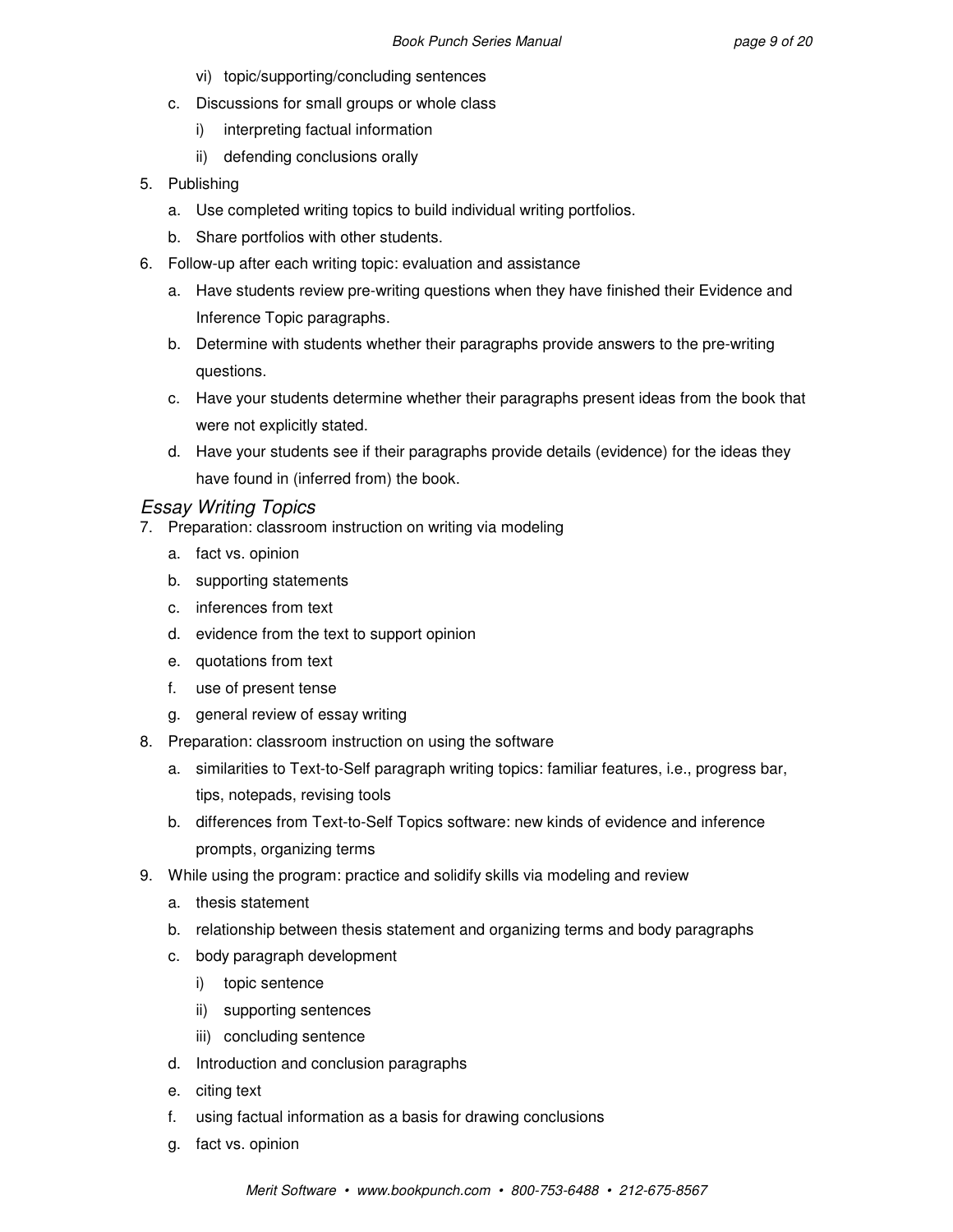- h. revision
- i. vocabulary
- j. connectives (transitional words)
- 10. While using the program: classroom follow up
	- d. Sharing in small groups or with whole class
		- i) editing
		- ii) revision–suggestions from peers may encourage students to go back to the program to use revising tools
		- iii) modeling
			- (1) small group
			- (2) whole class
	- e. Mini-lessons for small groups or whole class
		- i) grammar/usage
		- ii) sentence structure
		- iii) spelling
		- iv) vocabulary/language
		- v) revision
		- vi) introduction/supporting/conclusion paragraphs
	- f. Discussions for small groups or whole class
		- i) interpreting factual information
		- ii) defending conclusions orally
- 11. Publishing
	- a. Use completed writing topics to build individual writing portfolios.
	- b. Share portfolios with other students.
- 12. Follow-up after each writing topic: evaluation and assistance
	- a. Have students review pre-writing questions when they have finished their Evidence and Inference Topic essays.
	- b. Determine with students whether their essays provide answers to the pre-writing questions.
	- c. Have your students determine whether their essays present ideas from the book that were not explicitly stated.
	- d. Have students review their thesis statements.
	- e. Determine with students whether their body paragraphs support the opinion and plan contained in their thesis statements.
	- f. Have your students see if their body paragraphs provide details and factual information (evidence) for the ideas they have found in (inferred from) the book.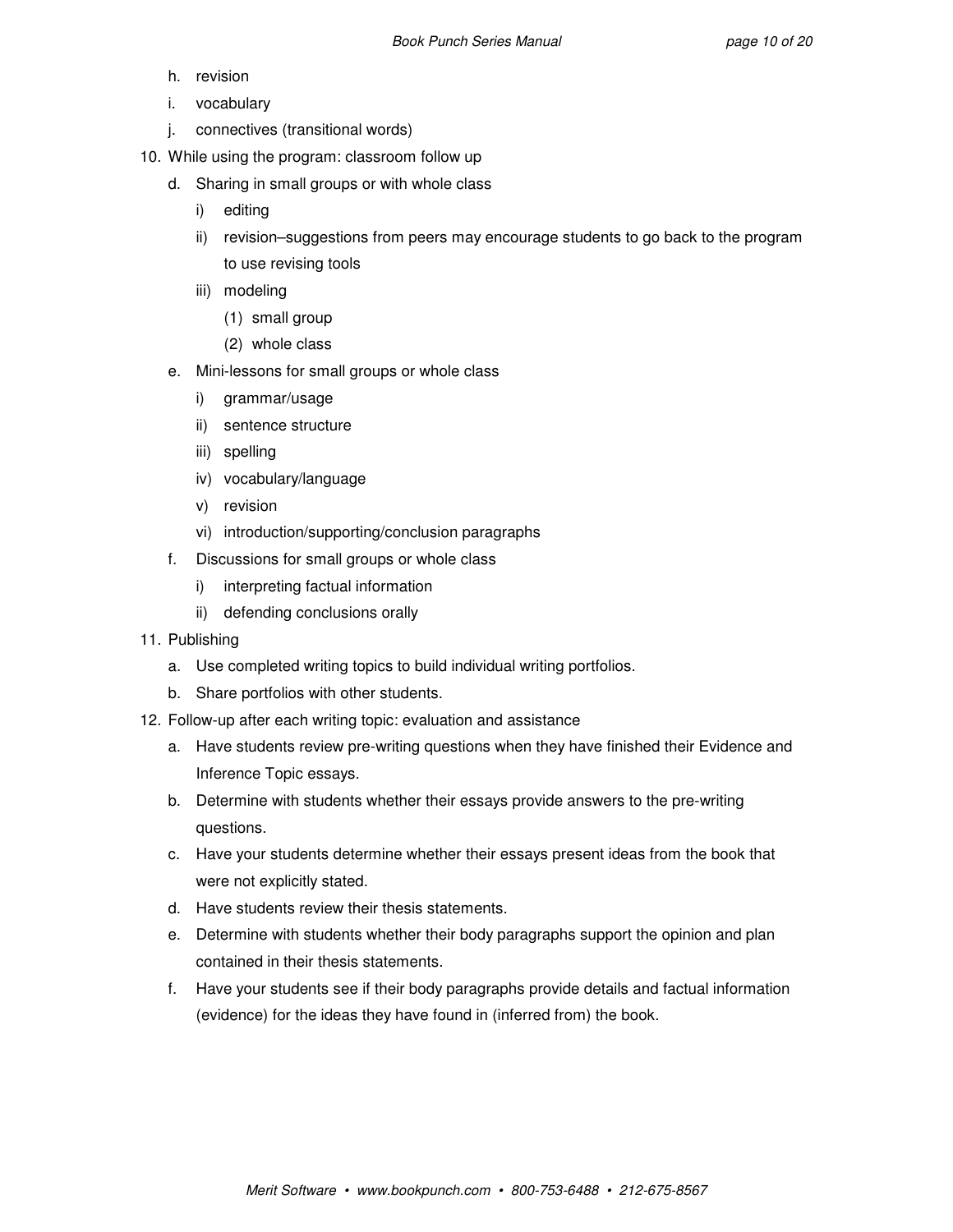# **Using Book Punch Reading Check**

To Verify Reading of Entire Book

- 1. May be used in class study of a Book Punch book when students are assigned to read the entire book.
- 2. May be used in an independent reading program when students select a Book Punch book to read on their own.
- 3. Students are instructed to write a paragraph on the Reading Check Topic as a test that they have knowledge and understanding of the book.
- 4. Students will view their score and their completed paragraph when they complete their work.
- 5. We suggest that the student print out the page with their score and their work.
- 6. Maximum score is 4 out of 4 key points.
- 7. We suggest that if a student receives a 3 or 4 key point score, the student passes the reading check and is given credit for having read the book.
- 8. We suggest that if the student does not get credit, the teacher will ask the student to reread the book and do the Reading Check Topic again.
- 9. The computer will track the number of times the student completes the Reading Check Topic.

# **Beyond the Program**

- 1. Ask students to keep a reading journal to connect text to self. Have them do the following for each entry:
	- a. Note what, where and when they read.
	- b. Briefly explain what the reading makes them think about.
	- c. List characters and tell who they are.
	- d. Note something they like about the reading.
	- e. Note something they dislike about the reading.
	- f. List 1-3 words they don't understand.
	- g. Write down a question that they have about the book.
	- h. Note something they would like to know more about.
- 2. Respond to student reading journals regularly and with encouragement.
- 3. Have students use the Vocabulary Exploration Worksheets to practice word recognition and enhance comprehension.
	- a. Give students a choice of books to read from class curriculum.
	- b. Give students time to read in small groups, according to either reading level or subject of interest.
	- c. Ask groups to agree on and list the most important themes from the book.
	- d. Help groups select vocabulary words from the book. These words should relate to the book's most important themes.
	- e. Have groups list ideas they associate with these words. Then have them use these ideas to develop working definitions.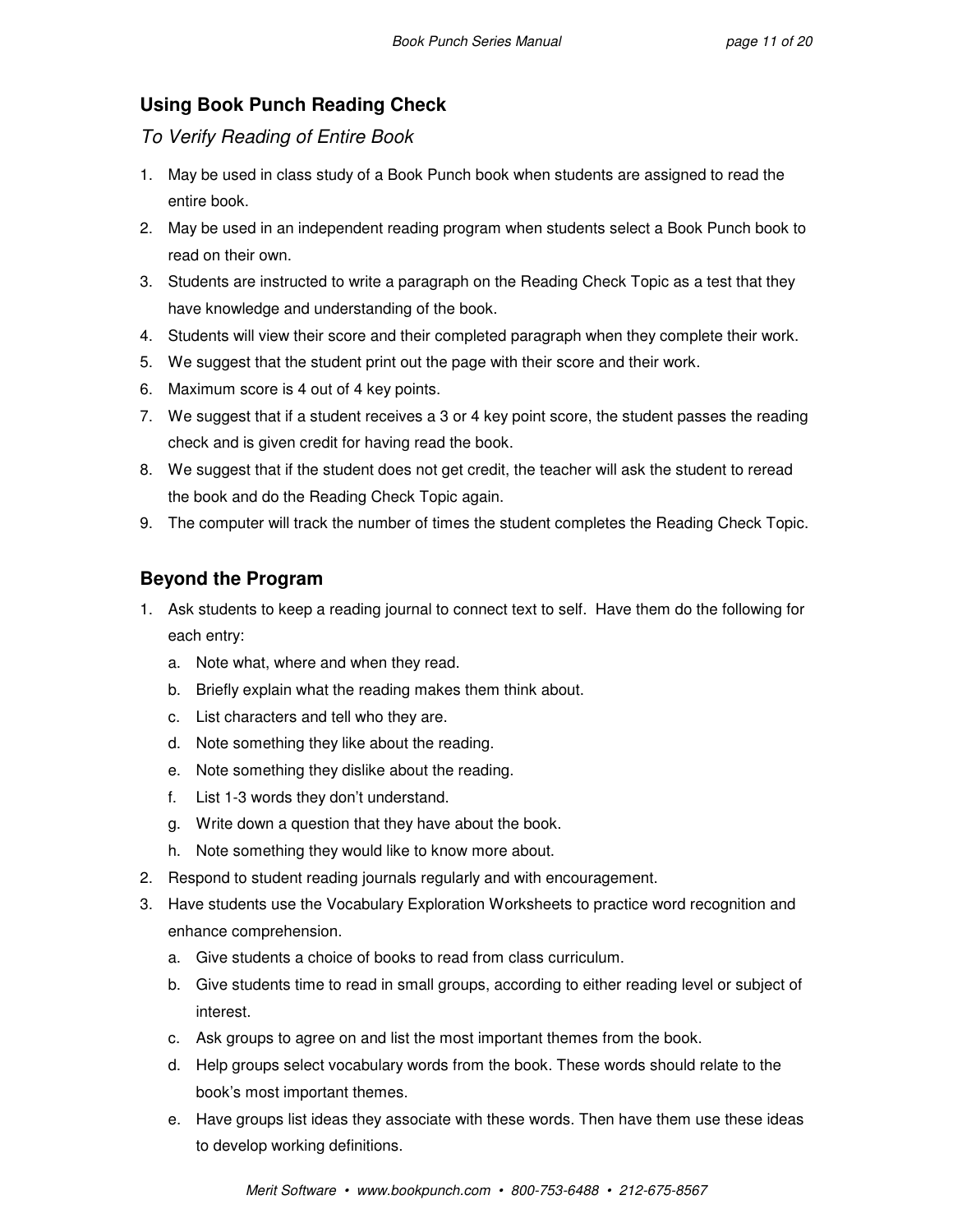- f. Ask groups to look over the Vocabulary Exploration Worksheets. Group members may work individually or in pairs. They should plan to share their work when done.
	- i) Each individual or pair should choose a word from their group's vocabulary list. They should complete the Vocabulary Exploration Worksheet.
	- ii) Group members should decide on a working definition for the chosen word. They should then compare their working definition with the closest dictionary definition that fits the context of the story.
	- iii) If the vocabulary word has more than one meaning, group members should choose a dictionary definition that is different from the way the word is used in the context of the story.
- g. Have students work in pairs to create their own vocabulary crossword puzzles. Have pairs share and trade their crossword puzzle with another pair, who should then complete it.
- h. Use the Word Search Puzzle and Crossword Puzzle Worksheets to offer multiple exposures to each vocabulary word.
- 6. Use the Merit Software Punch process to practice independent writing.
	- a. Have students use the Independent Follow-up Worksheet to work step by step.
	- b. Have students check off steps on the Independent Follow-up Worksheet as they complete them.
	- c. Two additional writing topics are provided in each book's Lesson Plan Aid.
- 7. Use the Character Worksheets to practice independent reading and writing.
	- a. Give students a choice of books to read from class curriculum.
	- b. Give students time to read in small groups, according to either reading level or subject of interest.
	- c. Ask students to choose one of the following writing topics:
		- i) Describe a character in the book.
		- ii) Pick a character and tell how you are similar or how you are different.
		- iii) Compare two characters in the book.
		- iv) Pick a character you don't like and tell why you feel that way.
	- d. Use the Character Worksheets for pre-writing.
		- i) Help students choose either the Character Exploration Worksheet or the Compare and Contrast Characters Worksheet—according to whichever writing topic they have chosen.
		- ii) Ask group members to share how they used the Character Worksheets.
		- iii) Have students return to the Independent Follow-up Worksheet while completing their writing topics.
- 8. Use the Brainstorming Worksheet to practice fact-based writing.
	- a. Have students choose a book from class curriculum.
	- b. Give students time to read in small groups, according to either reading level or subject of interest.
	- c. Ask students to choose one of the following writing topics: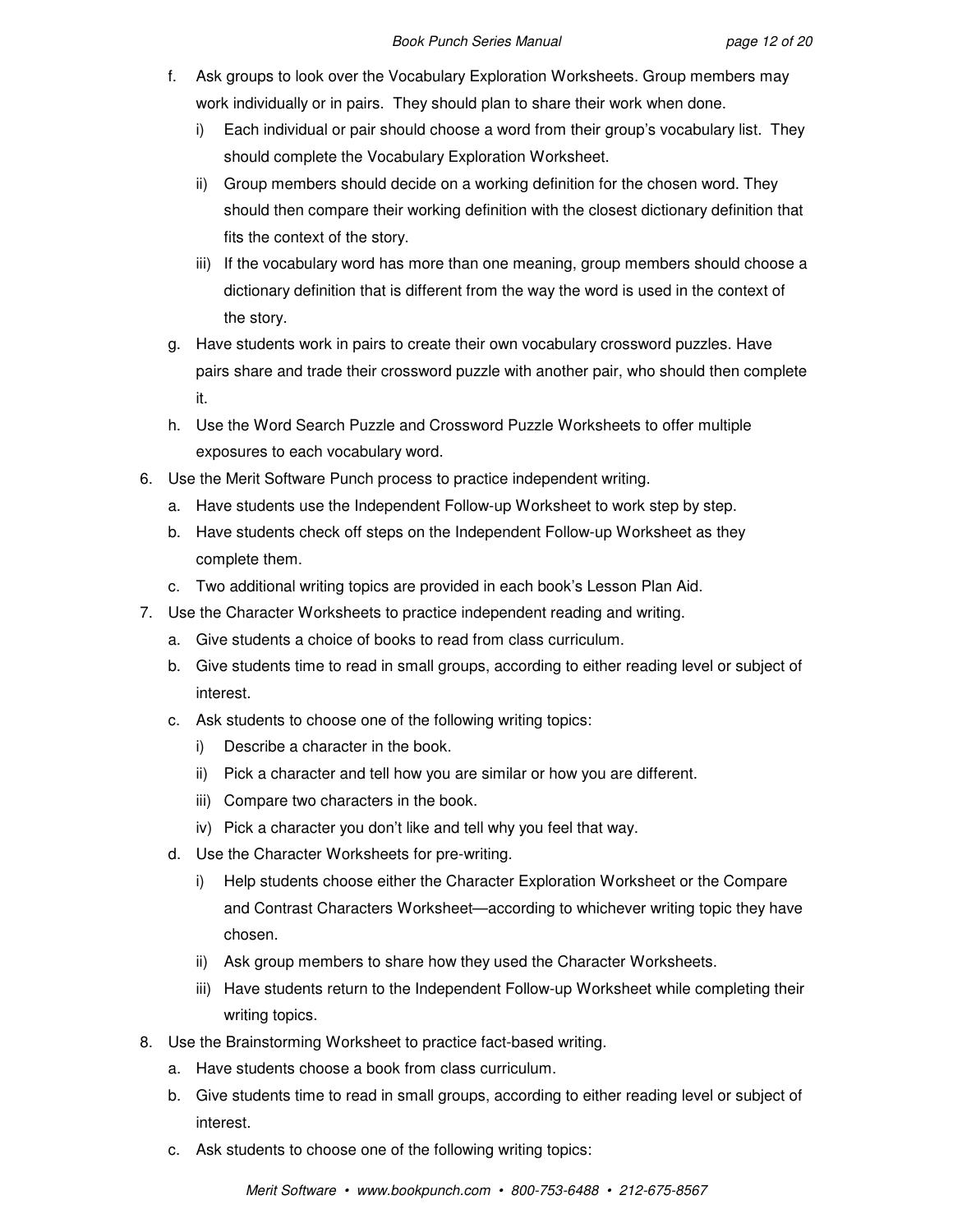- i) Think about where the book takes place and then compare it to where you live.
- ii) Write about something you learned in the book that you didn't know before.
- d. Ask students to look over the Brainstorming Worksheet and discuss pre-writing ideas on the topic chosen. List 3-5 of them.
- e. Have group members work together to find supporting details for the ideas they list.
- f. Have students return to the Independent Follow-up Worksheet while completing their writing topics.
- 9. Use the Prove It Worksheet to practice fact-based writing.
	- a. Have students choose a book from class curriculum.
	- b. Give students time to read in small groups, according to either reading level or subject of interest.
	- c. Ask students to choose one of the following writing topics.
		- i) Predict what will happen to your favorite character after the book ends.
		- ii) Give your opinion about the book—why you either liked or disliked it.
	- d. Ask students to look over the Prove It Worksheet and then list 4-7 pre-writing ideas.
	- e. Have group members work together to find evidence for the opinions/predictions they list.
	- f. Have students return to the Independent Follow-up Worksheet while completing their writing topics.
- 10. Use the Merit Writing Assessment Rubric to evaluate student skills.
	- a. Meet with students for independent writing conferences whenever possible.
	- b. Point out strengths in their writing.
	- c. Point out how they have improved over time.
	- d. Explain which ideas continue to need improvement.
	- e. Intervene with individual students or with the whole class as needed.
- 11. Create a bridge from language arts to other academic subjects.
	- a. Have students use the Merit Software Punch process to understand other kinds of subject-area content, and to improve their writing across the curriculum.
	- b. Explain how students may use the Merit Software Punch process to do a social studies or science writing assignment.
		- i) Have students work together in small groups after reading a social studies or science text.
		- ii) Give group members a writing topic.
		- iii) Have group members work together to fill out the Brainstorming or Prove It Worksheet.
		- iv) Have students return to the Independent Follow-up Worksheet while completing their writing assignment.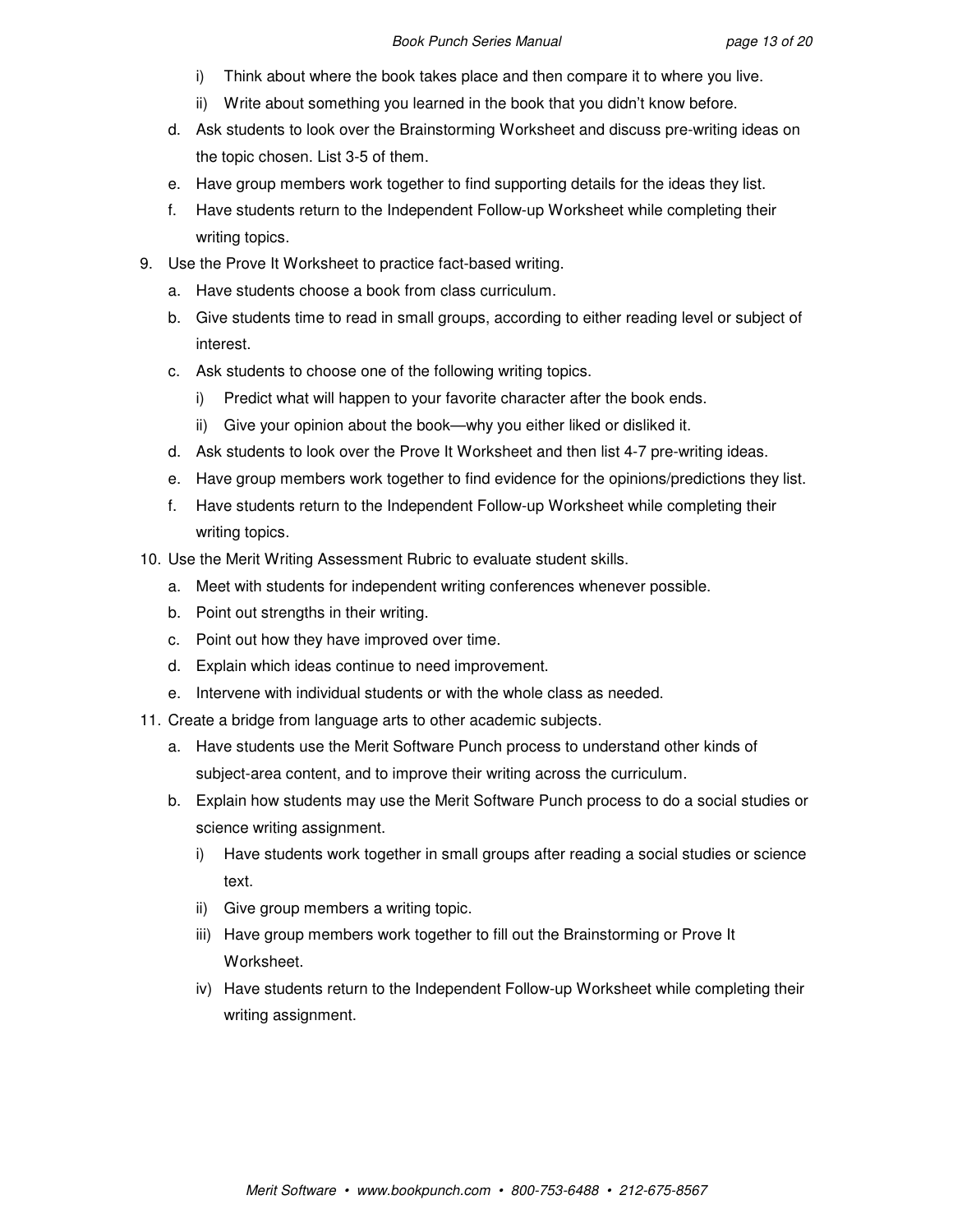# **Teacher Orientation to Program Structure or "Anatomy of the Program"**

Logging on, Class Management and Course Administration

All users log into www.meritonlinelearning.com with their user name and password. The system displays each user's personalized Homepage. Students see their individualized coursework and click on a program unit to start the lesson.

The parent/tutors Homepages include tools for adding students. School administrators' homepages include tools for creating courses and adding both teachers and students.

### Book Punch Paragraph Topics Step by Step

**INTRODUCTION:** Introduces the book that the writing topics are based on.

**TOPIC:** Students are given several writing prompts and are asked to choose one as the focus of their paragraph. In Text-to-Self topics, the computer prompts them to enter their own personalized subject, which will be the topic of their paragraph.

**PRE-WRITING:** A Pre-Writing Notepad appears on the screen. The computer provides a series of questions to encourage the student to brainstorm about the topic the student has chosen to write about. Text-to-Self questions are customized to match the student's personalized topic. He/she responds by typing words or phrases into separate input boxes. Then the computer puts the student's ideas into a list. Tips are available if the student wants help.

**WRITING - OPENING SENTENCE:** The computer provides sample opening sentences. Students then write an original opening sentence to introduce their paragraph. Next, they look at their opening sentence together with their pre-writing items and review the items for relevance to the opening sentence.

**MORE PRE-WRITING:** Students look at their opening sentence together with their pre-writing items. The computer first asks students if they wish to add ideas to support their main idea. Next students review the pre-writing items for relevance to the opening sentence.

**WRITING - BODY:** The Pre-Writing Notepad reappears. Students begin the body of the paragraph by choosing an item from the Pre-Writing Notepad and moving it to the Writing Notepad. They then use this item in a sentence that begins the body of the paragraph. Students continue to choose items and write several sentences to complete the body of the paragraph. Students are encouraged to write complete sentences. The sentence must begin with a capital letter, have appropriate end punctuation, and include at least two words.

**ORGANIZING:** In the first step of this section, the Writing Notepad containing the students' sentences appears on the left half of the screen. A Paragraph Notepad with the students' topic sentence is on the right half of the screen. Students transfer sentences from the Writing Notepad and arrange them in the Paragraph Notepad, deciding which sentences to use and in which order. All the sentences do not have to be used, but at least four must be chosen for the student to proceed.

In the second step of the Organizing section students see their work for the first time in paragraph form in the Paragraph Draft Box. Next, students are encouraged to add transitional words to help the sentences flow smoothly from one thought to the next. From this point on, students may print their work. (The printout will show the section of the program from which the work was printed.)

**WRITING - CLOSING:** The computer provides sample closing sentences. Students then write an original closing sentence to end their paragraph.

**REVISING - OVERVIEW:** Here, for the first time, the Paragraph Draft appears for review with the paragraph as a whole unit. The computer asks the students to check their work and guides them in the use of the Add, Change text, Remove, or Move buttons.

**OPTIONS MENU:** The Options Menu contains four subsections: STYLE, SENTENCE STRUCTURE, GRAMMAR AND PROOFREADING. Each subsection contains lessons designed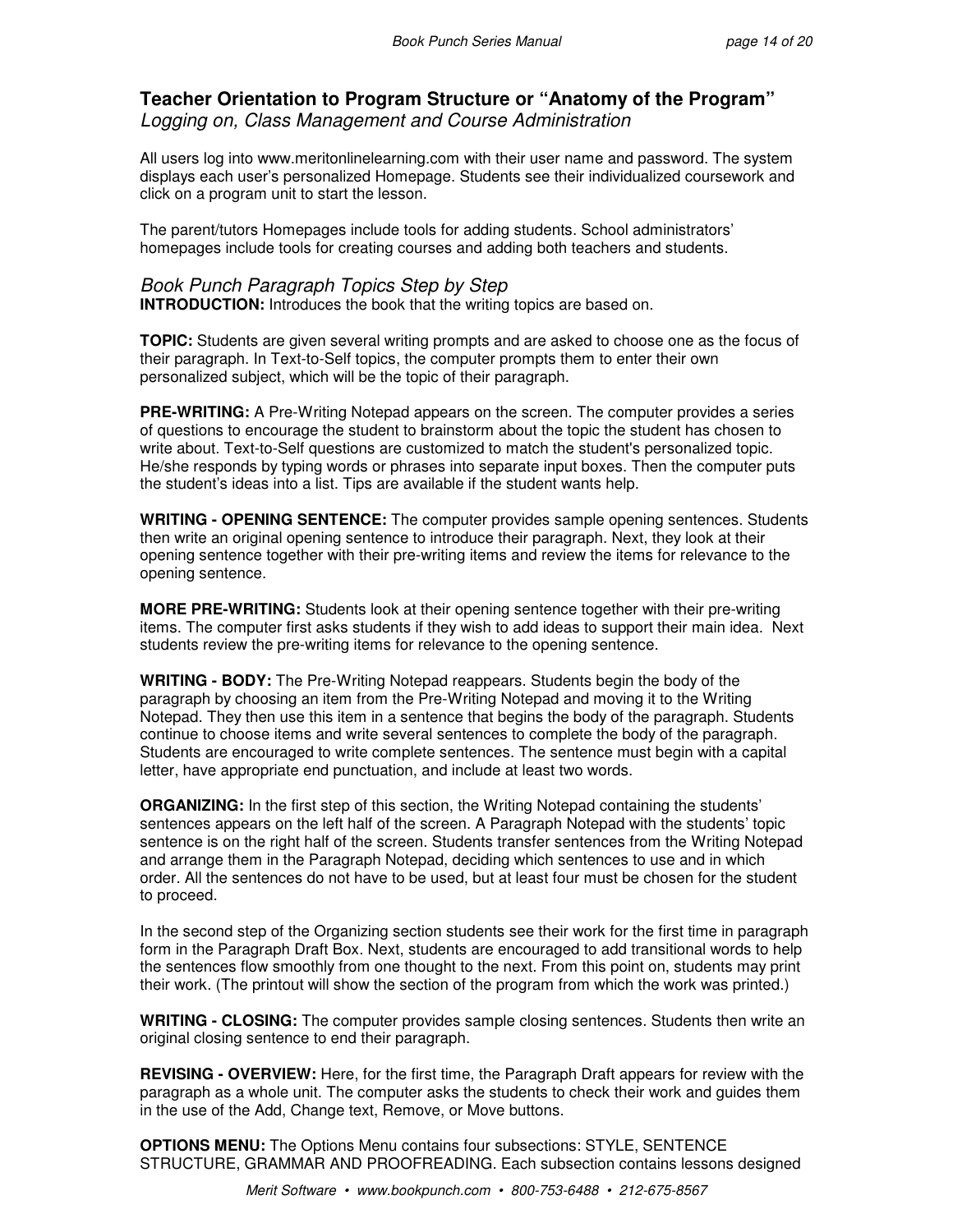to help students improve their writing. (The record-keeping program lets the teacher know which subsections the students have completed.) The Reading Check does not include the Options Menu.

**--STYLE:** The student is encouraged to review his choice of nouns, adjectives and verbs. Examples show how changes can make paragraphs more interesting to read.

**--SENTENCE STRUCTURE:** The program reminds students about the common sentence structure problem of run-on sentences. Examples show how to correct them.

**--GRAMMAR:** The student is encouraged to improve his use of commas. Examples show some of the many ways to use commas in a paragraph.

**--PROOFREADING:** The program reminds students about the proper use of capital letters. Examples show students how to use capital letters correctly. Students then revisit their paragraph for spelling errors. Spell checking is available here as a review tool. Students are reminded to reread their work after doing a spell check to make sure it makes sense.

**PUBLISHING:** When students arrive at the Publishing section they are given three choices:

Review: Review the revising sections again.

Spell check: This is a final opportunity to review spelling.

Save: This saves the student's work to the student's online portfolio.

After the students' paragraphs are saved, students are presented with these options:

Print: The student's work appears in a browser window for printing. Name and date appear at the beginning of the printout. Ther Reading Check printouts report the student's key point score. The student's Evidence and Inference paragraphs display the topic's pre-writing prompts.

Word Processor: Copies the student's work to the Clipboard so that it can be pasted into a word processor document.

New Topic: This button allows students to start a new topic without going back to the Learning Center.

#### Book Punch Essay Topics Step by Step

**INTRODUCTION:** Introduces the book that the writing topics are based on.

**TOPIC:** Students are given several writing prompts and are asked to choose one as the focus of their essay.

**PRE-WRITING:** A Pre-Writing Notepad appears on the screen. The program provides a series of questions related to a point in the organizing term to encourage the student to brainstorm about the topic the student has chosen to write about. Tips are available if the student wants help.

**THESIS:** The program guides the student to formulate a thesis statement comprised of an OPINION, presented to the student in the Topic and a PLAN, the points that support this opinion. The program provides example thesis statements as well as a sample thesis statement based on the topic the student has chosen to write about. Students then write a thesis statement of their own.

**MORE PRE-WRITING:** Students review their pre-writing list and their plan to insure that they match. Students may delete pre-writing ideas that are not part of their plan. Students may also rearrange their pre-writing list and/or make edits to their plan.

**WRITING - BODY:** The Pre-Writing Notepad reappears. Students select one idea at a time from their pre-writing list to expand into a complete sentence for the body of their essay. Students are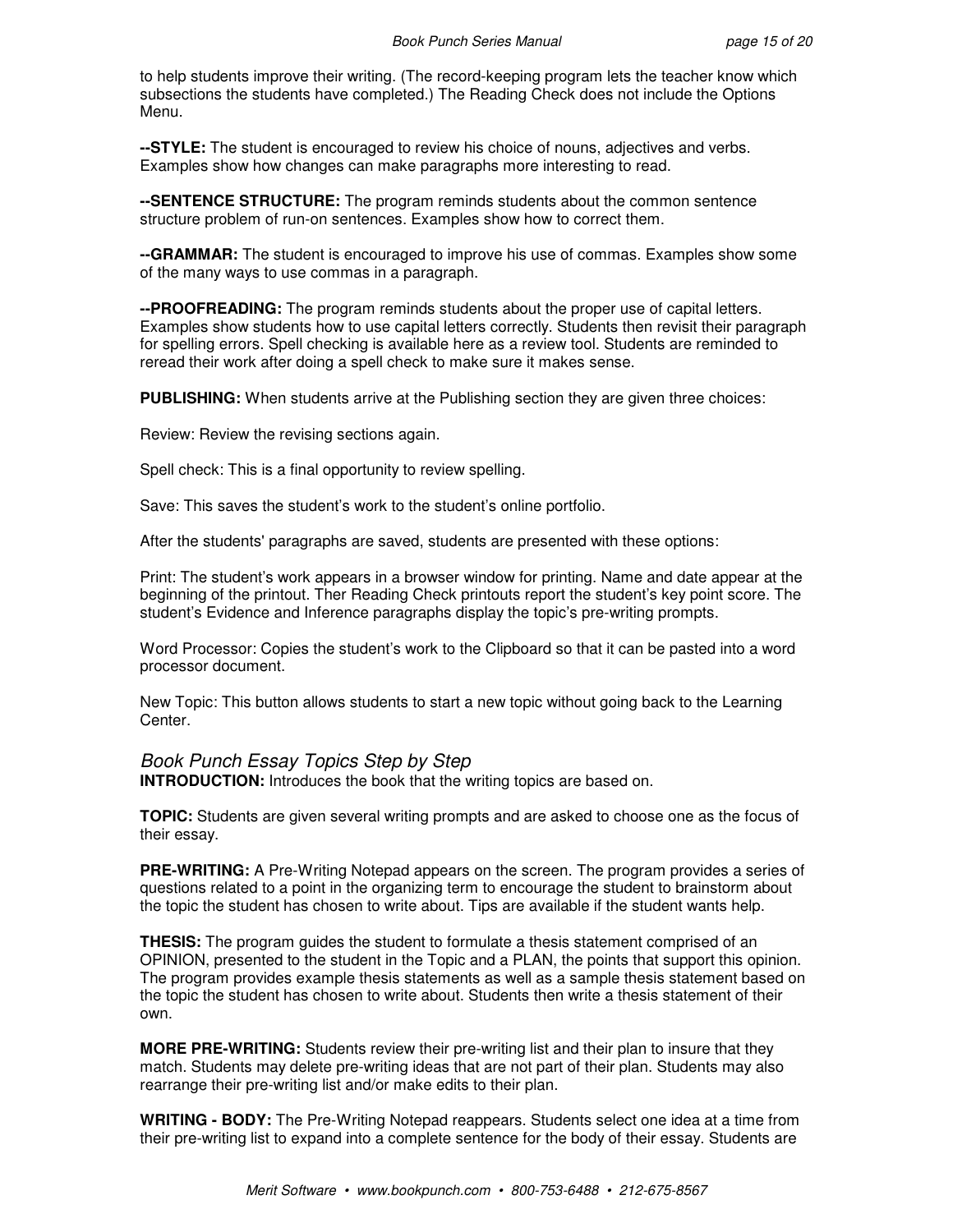instructed to choose two or three ideas that support each point in their plan. Students must choose at least four ideas.

**ORGANIZING:** Students review their body sentences to ensure that they have written sentences to support each point in their plan. Students may add or edit sentences or change the order of their sentences. Next, students are instructed to group related sentences into paragraphs.

**MORE WRITING - BODY:** Students look at their body paragraphs to make sure that they each have a topic sentence and a concluding sentence. Students are encouraged to add quotations and transitional words to their body paragraphs.

**WRITING - INTRODUCTION PARAGRAPH:** The computer provides a sample three-sentence introduction paragraph. Students then write their own opening sentence and transition sentence which the program inserts above the thesis statement they wrote earlier.

**WRITING – CONCLUSION PARAGRAPH:** The computer provides a sample three-sentence conclusion paragraph. Students then write three sentences of their own.

**REVISING - OVERVIEW:** Here, for the first time, the Essay Draft appears for review with the essay as a whole unit. The computer asks the students to check their work and suggests appropriate places to use the editing tools to make changes.

**OPTIONS MENU:** The Options Menu contains four subsections: STYLE, SENTENCE STRUCTURE, LANGUAGE AND PROOFREADING. Each subsection contains lessons designed to help students improve their writing. (The record-keeping program lets the teacher know which subsections the students have completed.)

**--STYLE:** The student is encouraged to use the present tense, the active voice, and a variety of sentence beginnings. Examples show how changes can make writing more immediate, powerful, and interesting to read.

**--SENTENCE STRUCTURE:** The program reminds students about common sentence structure problems such as incomplete sentences and parallel structure errors. Examples show how to correct them.

**--LANGUAGE:** The student is encouraged to improve his use of language. Students are encouraged to make sure their sentences are free from overused expressions and repetitions.

**--PROOFREADING:** This is the student's last chance to revisit what he has written and check his spelling. Spell checking is available here as review tool. Students are reminded to reread their work after doing a spell check to make sure it makes sense.

**PUBLISHING:** When students arrive at the Publishing section they are given three choices:

Review: Review the revising sections again.

Spell check: This is a final opportunity to review spelling.

Save: This saves the student's work to the student's online portfolio.

After the students' paragraphs are saved, students are presented with these options:

Print: The student's work appears in a browser window for printing. Name and date appear at the beginning of the printout. Ther Reading Check printouts report the student's key point score. The student's Evidence and Inference paragraphs display the topic's pre-writing prompts.

Word Processor: Copies the student's work to the Clipboard so that it can be pasted into a word processor document.

New Topic: This button allows students to start a new topic without going back to the Learning Center.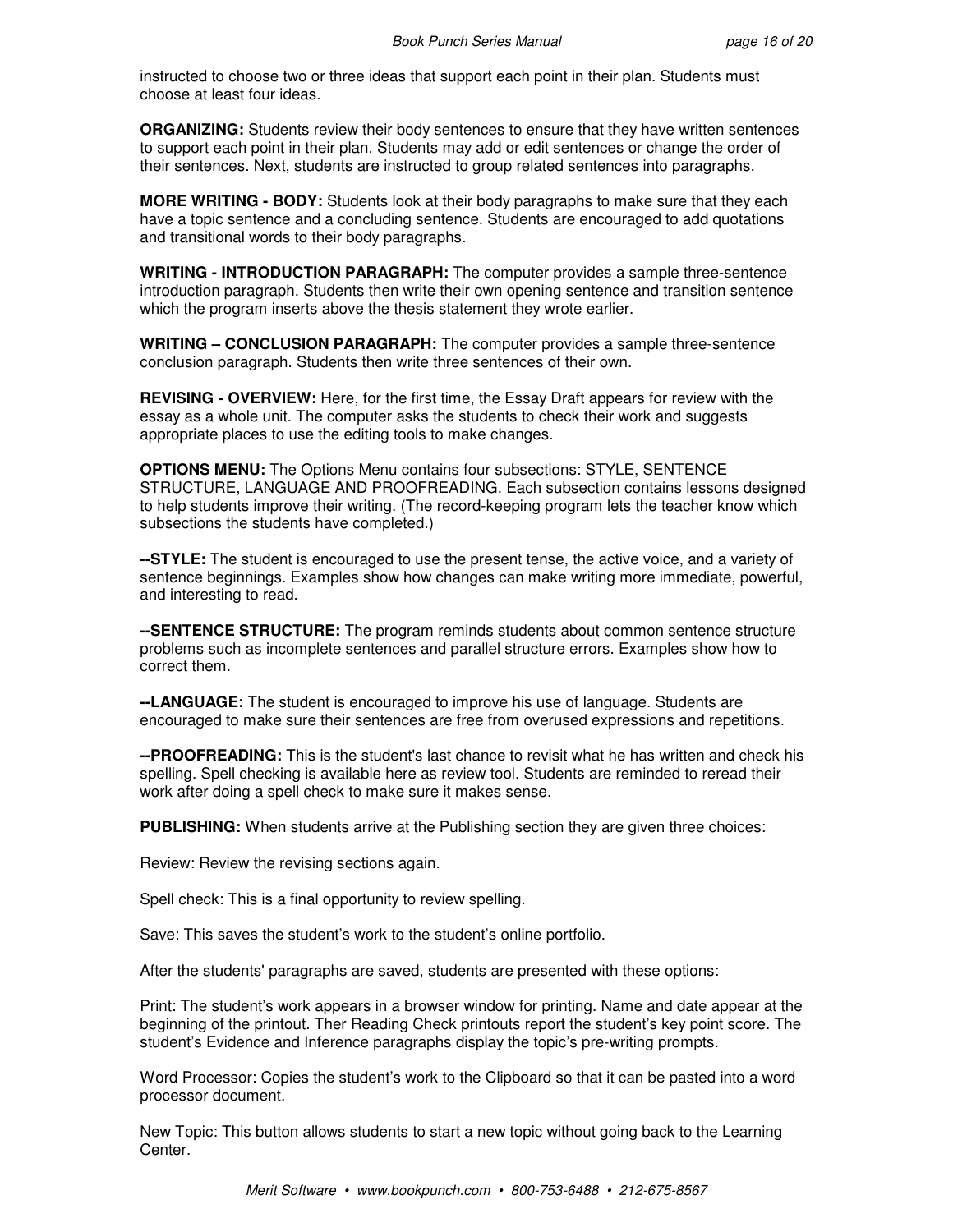**POST PUBLISHED EDITS:** Students can edit their published work from the Post Published Edits tab in the Online Portfolio. From there, in addition to editing their work, students can review previous versions and print their newly updated paragraphs. The paragraph as it was originally published will be preserved both on the Post Published Edits page under the title "Original" and on the Published Paragraph screen.

### Tracking Students' Work

Administrators and teachers may view students' online portfolios. They can also view and print a variety of reports.

# **Using Book Punch in an Independent Reading Program**

#### To Facilitate Independent Reading

- 1. Support students in selecting a book from the Book Punch list of books.
	- a. Create a library of Book Punch books in your classroom.
	- b. Help students choose a Book Punch book at a comfortable and challenging reading level.
	- c. Help students choose a Book Punch book that will interest them.
	- d. Encourage students to discuss the books they have read and tell about the subject.
- 2. Have students create a reading plan for the book they selected.
	- a. Tell students that they will receive a printout of Evidence and Inference Topics for their book.
	- b. Explain that they may choose one of the Evidence and Inference Topics at any time.
	- c. Tell students that they will have help locating the facts needed for their paragraph: prewriting questions, along with chapter numbers, give clues to the location of the facts.
	- d. Suggest that when students find a fact in the book in answer to a question, they note the page number next to the question.
	- e. Students may write their paragraph on an Evidence and Inference Topic any time they have enough facts to tell about. We suggest that students write the Evidence and Inference essay writing topics after they have completed the book.
	- f. Encourage students to read their book independently.
	- g. When students have read half of the book, ask them to look at the list of Book Punch Text-to-Self Topics on the computer and choose one that interests them. This will help students make independent personal connections to the book.
	- h. When students have completed the book, ask them to write their paragraph on the Textto-Self Topic they chose.

#### **Book Punch Books**

The books in Book Punch are appropriate for grades 3 through 9. They range in lexile measure from 360 to 1200. The books in the Book Punch series can be searched by title, author, lexile measure, grade level and keyword description.

copyright © 2009 Merit Software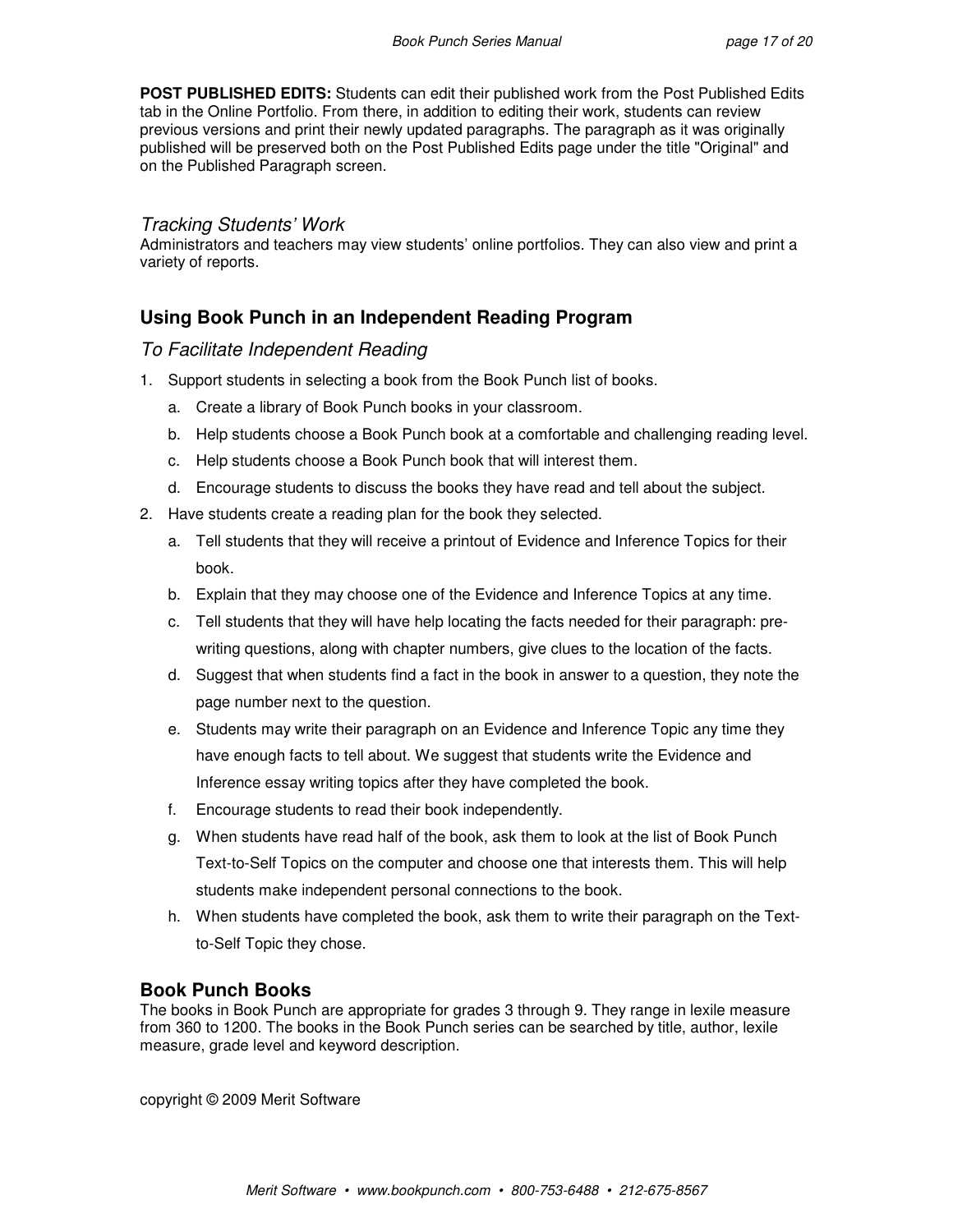# **Merit Writing Assessment Rubric (Optional)**

Scores from 5 to 1 reflect the range of skills demonstrated in response to each writing assignment.

### **SCORE OF 5**

A 5 writing assignment is **EXCELLENT**. It demonstrates proficiency in response to the assignment. It contains only a few minor errors. A writing assignment with a score of 5:

- is very well organized and developed
- explains a key idea very clearly
- displays variation in types of sentences used
- displays outstanding facility in the use of language, including vocabulary
- is nearly free of errors in mechanics, usage and sentence structure

### **SCORE OF 4**

A 4 writing assignment is **GOOD**. It demonstrates proficiency in response to the assignment. It may contain a number of minor errors. A writing assignment with a score of 4:

- is well organized and developed
- explains a key idea clearly
- displays some variation in types of sentences used
- displays good facility in the use of language and vocabulary
- is generally free of errors in mechanics, usage and sentence structure

### **SCORE OF 3**

A 3 writing assignment is **COMPETENT**. While it demonstrates some proficiency in response to the assignment, it also needs some improvement. It contains a number of minor errors. A writing assignment with a score of 3:

- is adequately organized and developed
- explains a key idea
- displays little variation and some errors in sentences
- displays adequate facility in the use of language
- displays a number of minor errors in mechanics, usage and sentence structure

# **SCORE OF 2**

A 2 writing assignment is **LIMITED**. It demonstrates minimal proficiency in response to the assignment. It needs much improvement. It contains both major and minor errors. A writing assignment with a score of 2:

- is weakly organized and poorly developed
- does not adequately explain a key idea
- shows limited understanding of sentence variety and structure
- displays limited or inappropriate use of language, including limited vocabulary
- displays major and minor errors in mechanics and usage

## **SCORE OF 1**

A 1 writing assignment is **UNSATISFACTORY**. It demonstrates fundamental deficiencies in response to the assignment. It indicates that the student is struggling to write. It contains major errors that need to be dealt with before the minor errors. A writing assignment with a score of 1:

- is not organized and developed
- does not explain a key idea, or goes off-topic
- provides little or no relevant detail
- shows little understanding of sentence structure
- displays inappropriate use of language
- displays many major and minor errors in mechanics, usage and sentence structure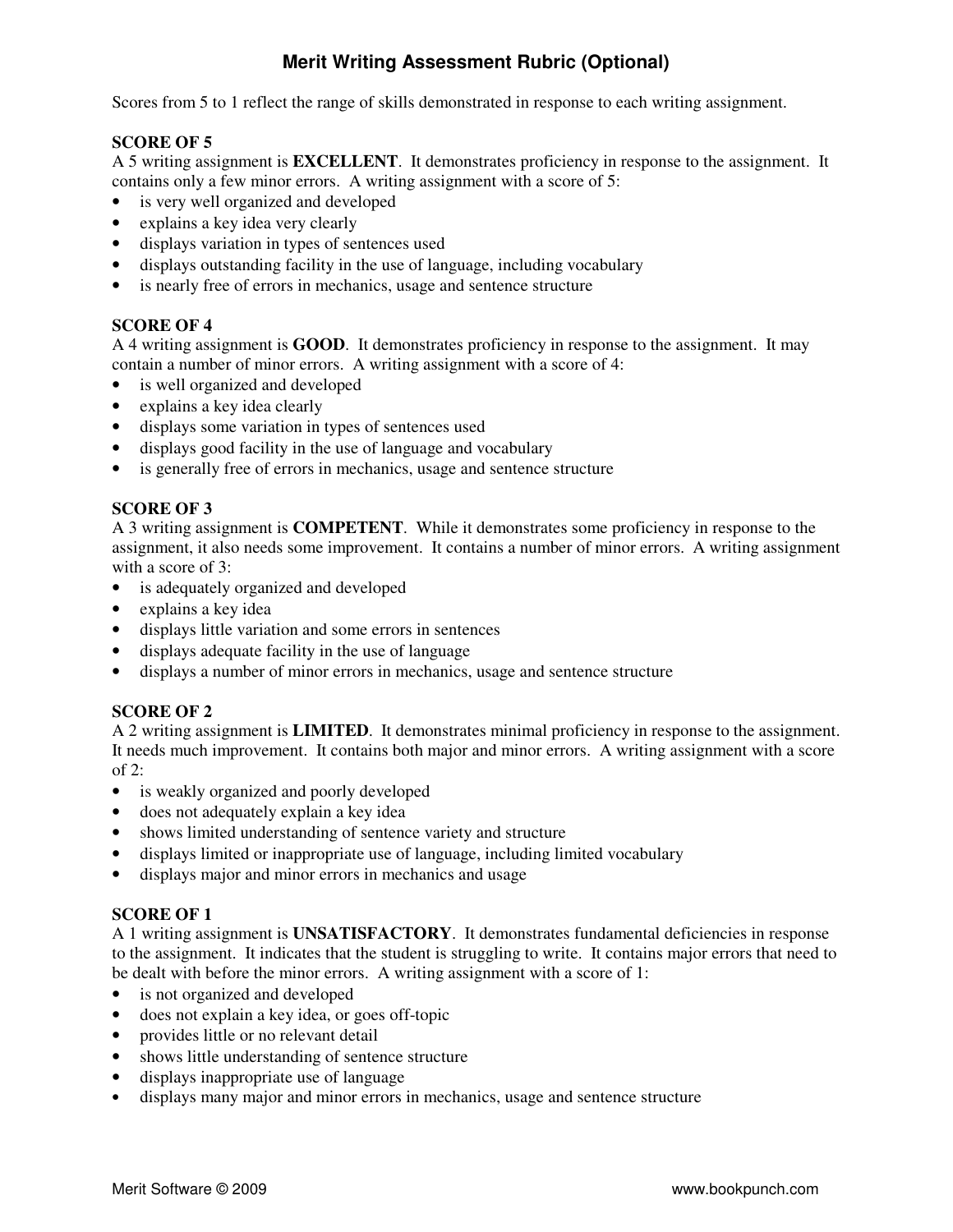|        | Name experience and the contract of the contract of the contract of the contract of the contract of the contract of the contract of the contract of the contract of the contract of the contract of the contract of the contra<br>Date |
|--------|----------------------------------------------------------------------------------------------------------------------------------------------------------------------------------------------------------------------------------------|
|        | <b>Vocabulary Exploration</b>                                                                                                                                                                                                          |
|        |                                                                                                                                                                                                                                        |
|        | Vocabulary word<br><u> vocabulary</u>                                                                                                                                                                                                  |
|        | Copy a sentence from the story containing the word.                                                                                                                                                                                    |
|        |                                                                                                                                                                                                                                        |
|        |                                                                                                                                                                                                                                        |
|        |                                                                                                                                                                                                                                        |
|        | Write the closest dictionary definition of the word that fits the context of the story.                                                                                                                                                |
|        |                                                                                                                                                                                                                                        |
|        |                                                                                                                                                                                                                                        |
| story. | Use the word in a sentence of your own. Be sure the word is the same part of speech as used in the                                                                                                                                     |
|        | ,我们也不会有什么。""我们的人,我们也不会有什么?""我们的人,我们也不会有什么?""我们的人,我们也不会有什么?""我们的人,我们也不会有什么?""我们的人                                                                                                                                                       |
|        |                                                                                                                                                                                                                                        |
|        |                                                                                                                                                                                                                                        |
|        | If the word has more than one meaning, write a dictionary definition for it that is different from the way the<br>word is used in the context of the story.                                                                            |
|        |                                                                                                                                                                                                                                        |
|        |                                                                                                                                                                                                                                        |
|        |                                                                                                                                                                                                                                        |
|        | Write your own sentence using the word with this different definition.                                                                                                                                                                 |
|        |                                                                                                                                                                                                                                        |
|        |                                                                                                                                                                                                                                        |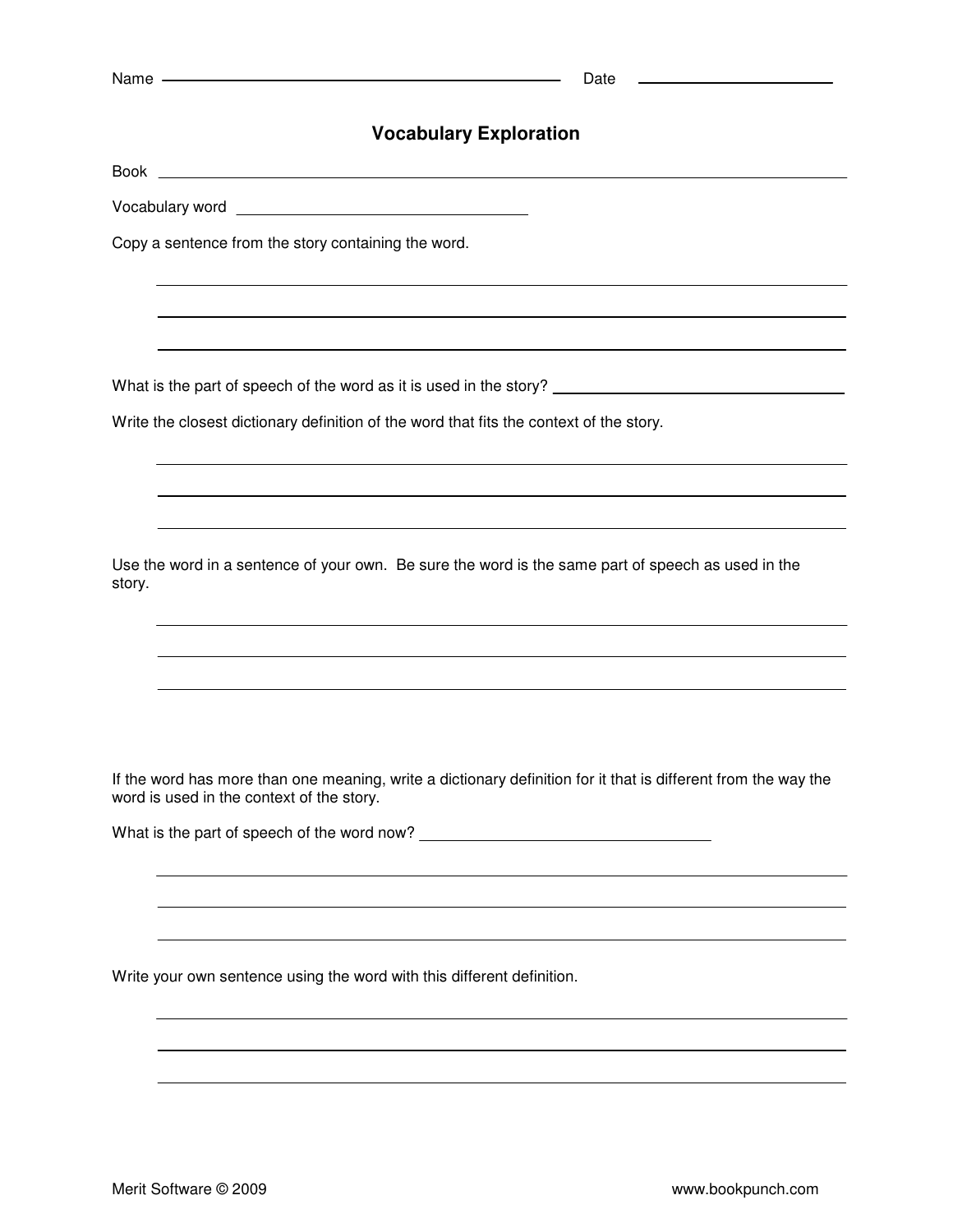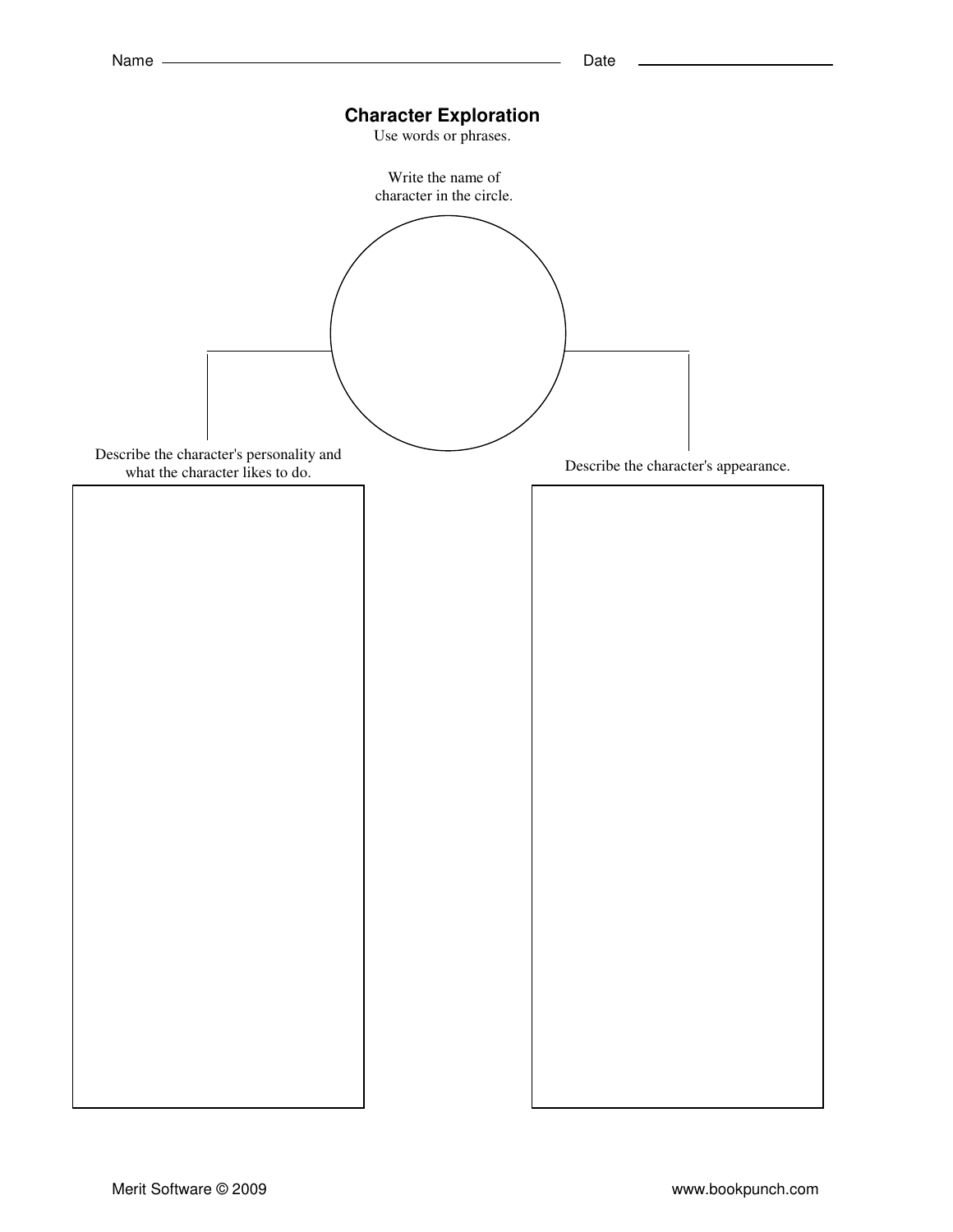# **Compare and Contrast Characters**

Use words or phrases.

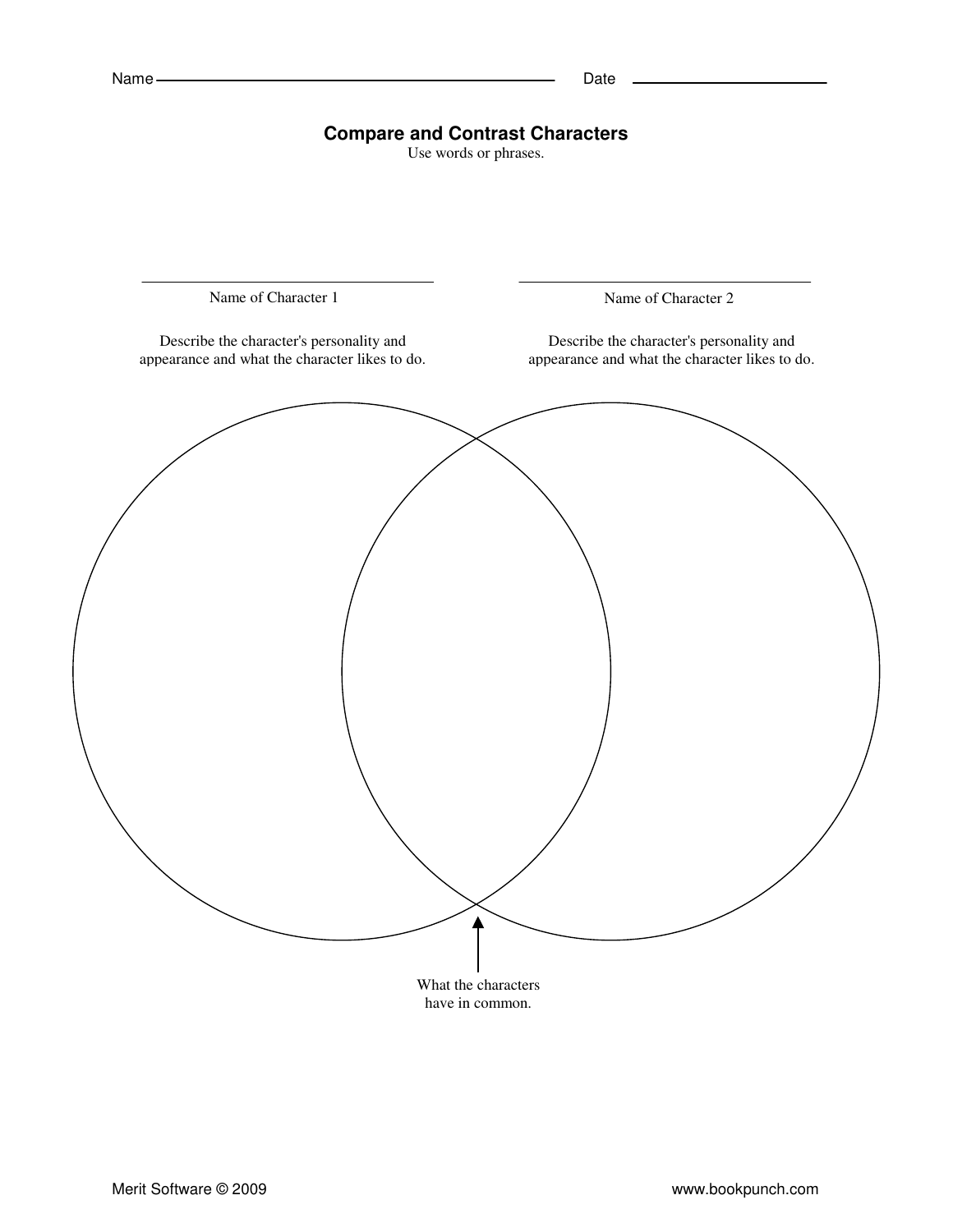|              | <b>Brainstorming</b><br>Use words or phrases. |
|--------------|-----------------------------------------------|
| <b>Ideas</b> | <b>Supporting Details</b>                     |
|              |                                               |
|              |                                               |
|              |                                               |
|              |                                               |
|              |                                               |
|              |                                               |
|              |                                               |
|              |                                               |
|              |                                               |
|              |                                               |
|              |                                               |
|              |                                               |
|              |                                               |
|              |                                               |
|              |                                               |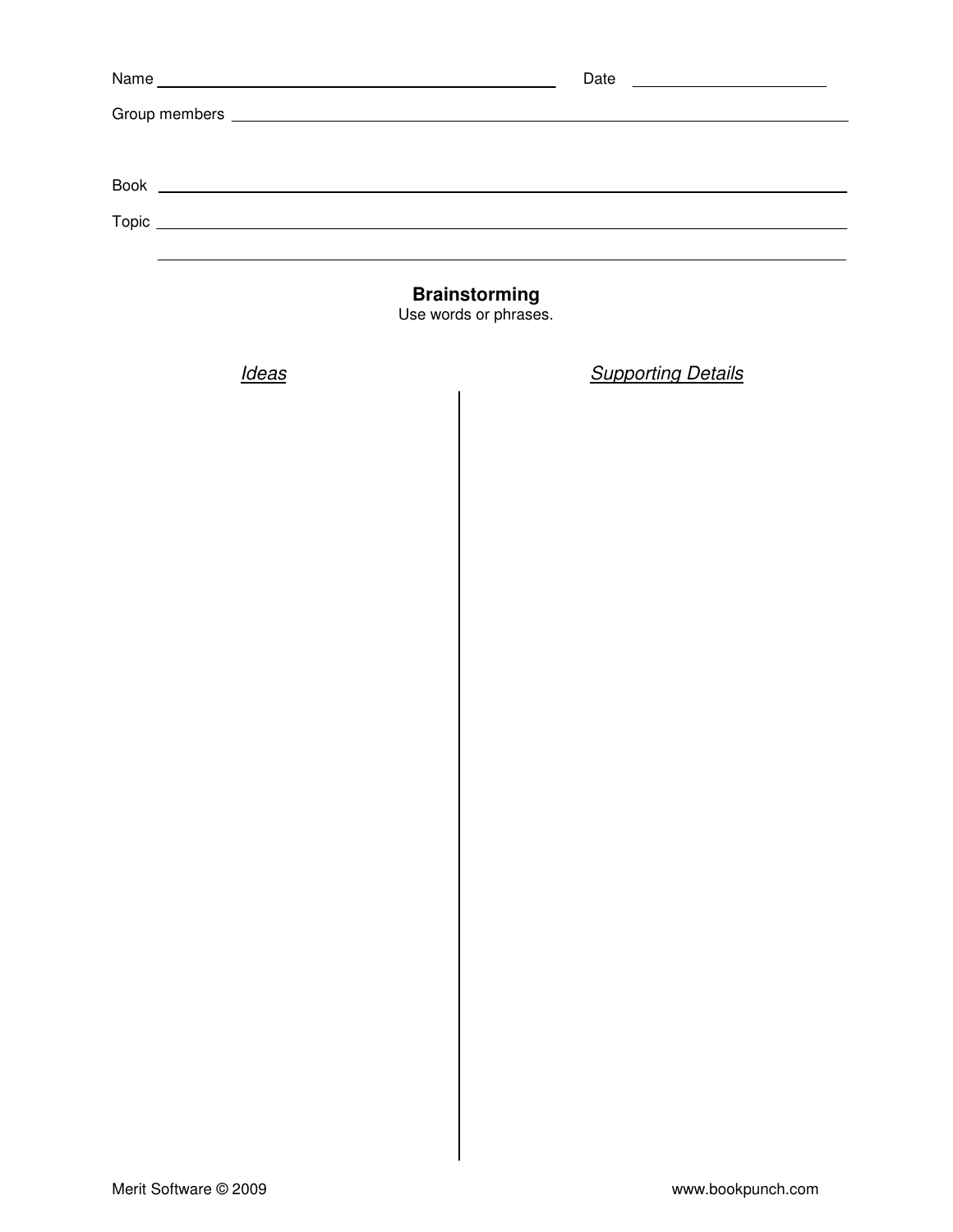| Name | Date |
|------|------|
|------|------|

| <b>Book</b> |  |
|-------------|--|
| Topic       |  |
|             |  |

# **Prove It**

Directions: Fill in the following chart. Be sure to use the **exact** words from the text to support your opinion or prediction.

| <b>Opinion/Prediction</b> | Evidence from the text | Page |
|---------------------------|------------------------|------|
|                           |                        |      |
|                           |                        |      |
|                           |                        |      |
|                           |                        |      |
|                           |                        |      |
|                           |                        |      |
|                           |                        |      |
|                           |                        |      |
|                           |                        |      |
|                           |                        |      |
|                           |                        |      |
|                           |                        |      |
|                           |                        |      |
|                           |                        |      |
|                           |                        |      |
|                           |                        |      |
|                           |                        |      |
|                           |                        |      |
|                           |                        |      |
|                           |                        |      |
|                           |                        |      |
|                           |                        |      |
|                           |                        |      |
|                           |                        |      |
|                           |                        |      |
|                           |                        |      |
|                           |                        |      |
|                           |                        |      |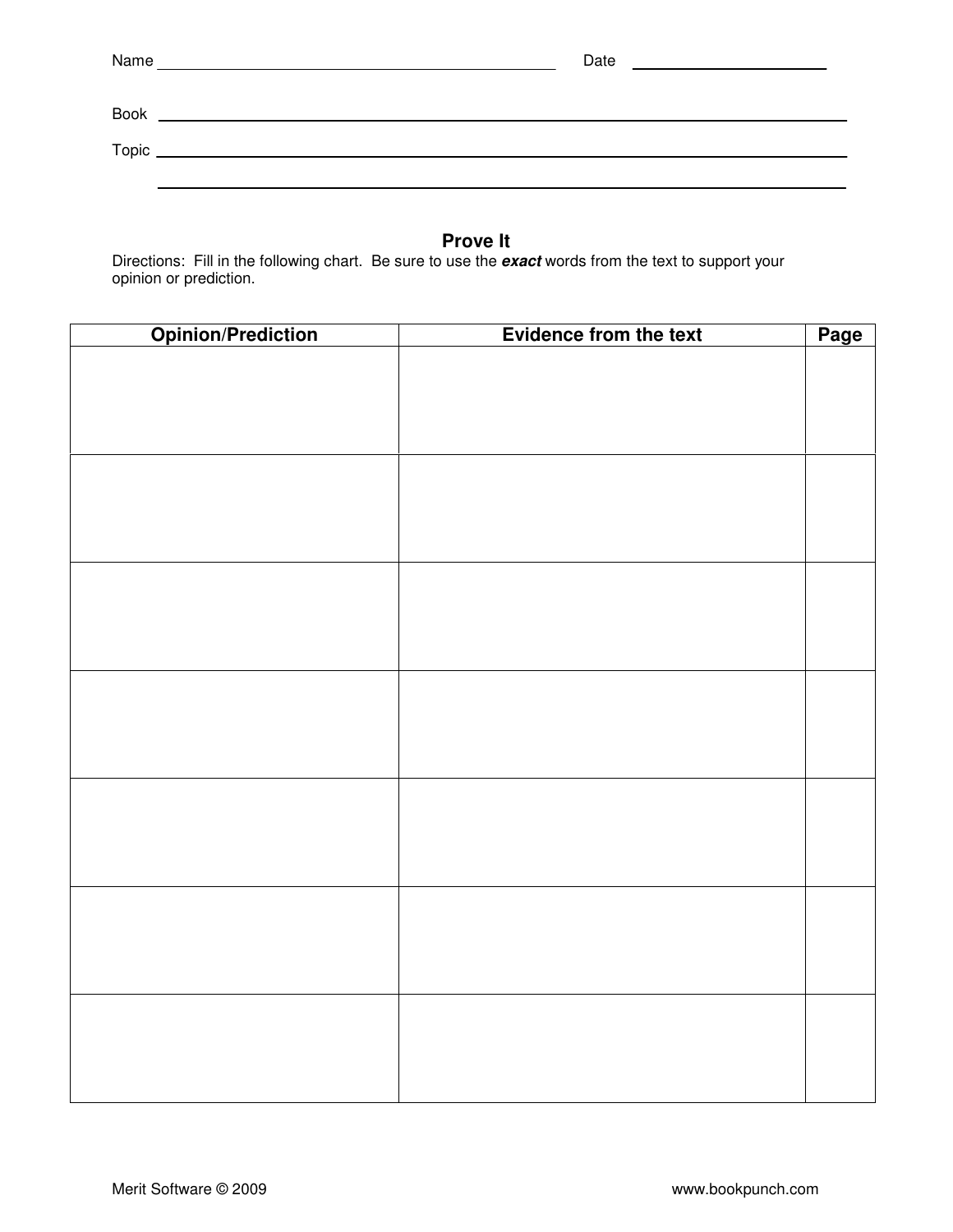## **Independent Follow-up Worksheet**

Book Punch – Paragraph Writing Topics

Use this checklist to guide you through the paragraph writing process. As you begin each writing step, think about what you did in the Book Punch program. You should do your pre-writing and paragraph writing on a word processor or in your writer's notebook.

## TOPIC \ QUESTION (fill in):

\_\_\_\_\_\_\_\_\_\_\_\_\_\_\_\_\_\_\_\_\_\_\_\_\_\_\_\_\_\_\_\_\_\_\_\_\_\_\_\_\_\_\_\_\_\_\_\_\_\_\_\_\_\_\_\_\_\_\_\_\_\_\_\_\_\_\_\_\_\_\_

\_\_\_\_\_\_\_\_\_\_\_\_\_\_\_\_\_\_\_\_\_\_\_\_\_\_\_\_\_\_\_\_\_\_\_\_\_\_\_\_\_\_\_\_\_\_\_\_\_\_\_\_\_\_\_\_\_\_\_\_\_\_\_\_\_\_\_\_\_\_\_

Check the box when you have finished a step.

**D** PRE-WRITING

Brainstorm by writing ideas related to your topic. Write only words or phrases.

WRITING--OPENING SENTENCE

Write your opening sentence to introduce the subject of your paragraph.

WRITING--BODY

Use your pre-writing ideas to write complete sentences.

**Q** ORGANIZING

Arrange your sentences into a paragraph. Use connecting words (first, also, finally) to help your sentences flow from one to the next.

#### **U WRITING--CLOSING SENTENCE**

Write your closing sentence to summarize the main idea of your paragraph.

- **Q** REVISING
	- STYLE

Check your word choice. Make sure you use specific nouns, adjectives, and verbs.

**Q SENTENCE STRUCTURE** 

Check that you use complete sentences. Make sure to avoid run-on sentences.

GRAMMAR

Check that you use commas correctly. Check your punctuation.

### **PROOFREADING**

Listen to the flow of your paragraph as you read it out loud. Is there something that doesn't sound right?

Correct capitalization and spelling errors.

#### **Q** PUBLISHING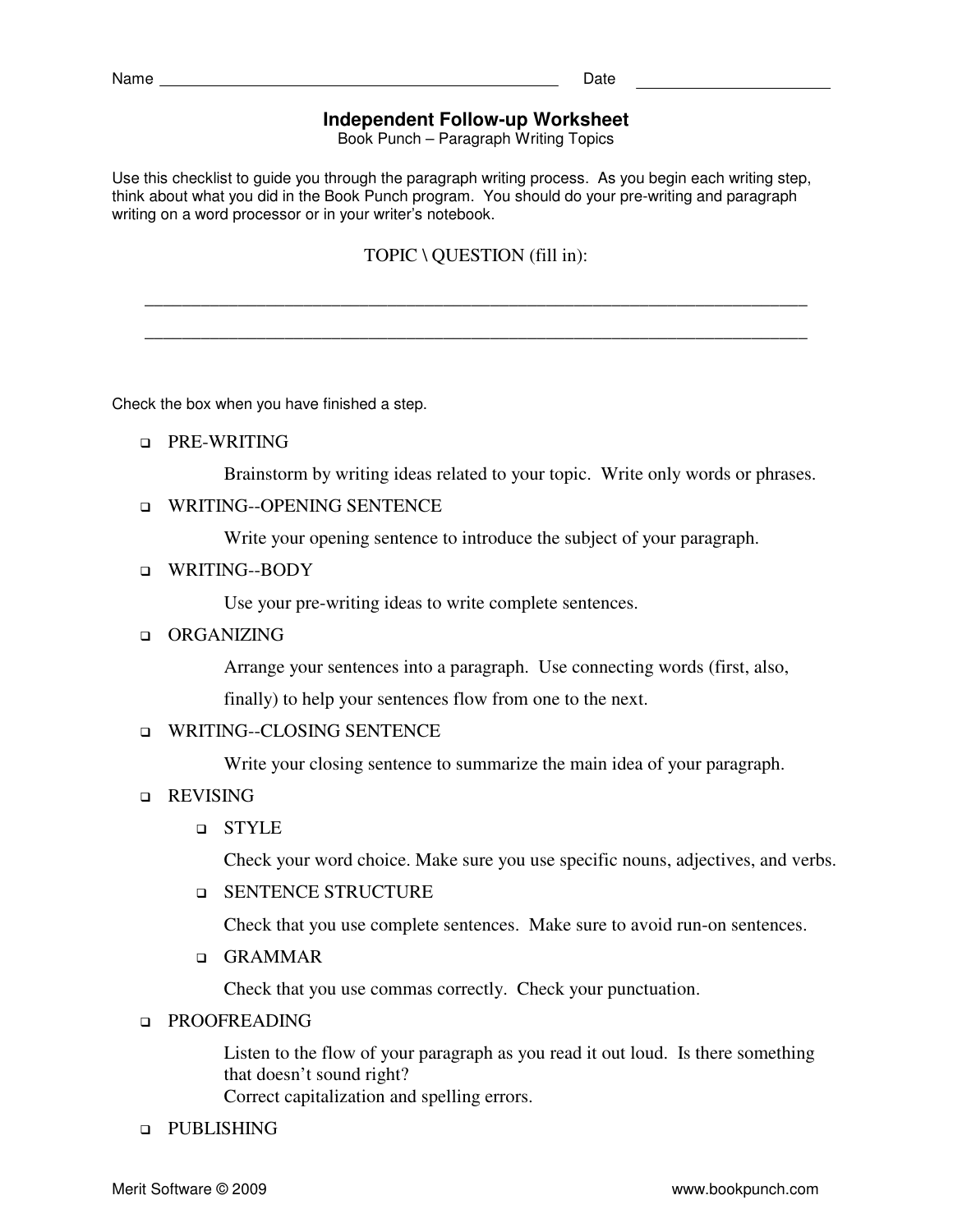### **Independent Follow-up Worksheet**

Book Punch – Essay Writing Topics

Use this checklist to guide you through the essay writing process. As you begin each writing step, think about what you did in the Book Punch program. You should do your pre-writing and essay writing on a word processor or in your writer's notebook.

TOPIC \ QUESTION (fill in):

\_\_\_\_\_\_\_\_\_\_\_\_\_\_\_\_\_\_\_\_\_\_\_\_\_\_\_\_\_\_\_\_\_\_\_\_\_\_\_\_\_\_\_\_\_\_\_\_\_\_\_\_\_\_\_\_\_\_\_\_\_\_\_\_\_\_\_\_\_\_\_

\_\_\_\_\_\_\_\_\_\_\_\_\_\_\_\_\_\_\_\_\_\_\_\_\_\_\_\_\_\_\_\_\_\_\_\_\_\_\_\_\_\_\_\_\_\_\_\_\_\_\_\_\_\_\_\_\_\_\_\_\_\_\_\_\_\_\_\_\_\_\_

Check the box when you have finished a step.

**D** PRE-WRITING

Think of terms to help you organize your ideas about your topic. Then brainstorm by writing ideas related to your topic and the organizing terms. Write only words or phrases.

#### **D** THESIS

Write the thesis in the form of an OPINION and PLAN.

#### OPINION

Write your opinion on the topic of your essay.

PLAN

Remember each of the points in your plan will be the main idea of a body paragraph in your essay. Write at least two points for your plan.

#### **D** MORE PRE-WRITING

Edit your pre-writing list and your plan to make sure they match.

#### WRITING--BODY

Use your pre-writing ideas to write complete sentences.

### **ORGANIZING**

Arrange your sentences to support each point in your plan.

Group related sentences into paragraphs.

#### **INORE WRITING--BODY**

Add sentences so that each body paragraph has a topic sentence and concluding sentence. Add quotations and transitional words to your body paragraphs.